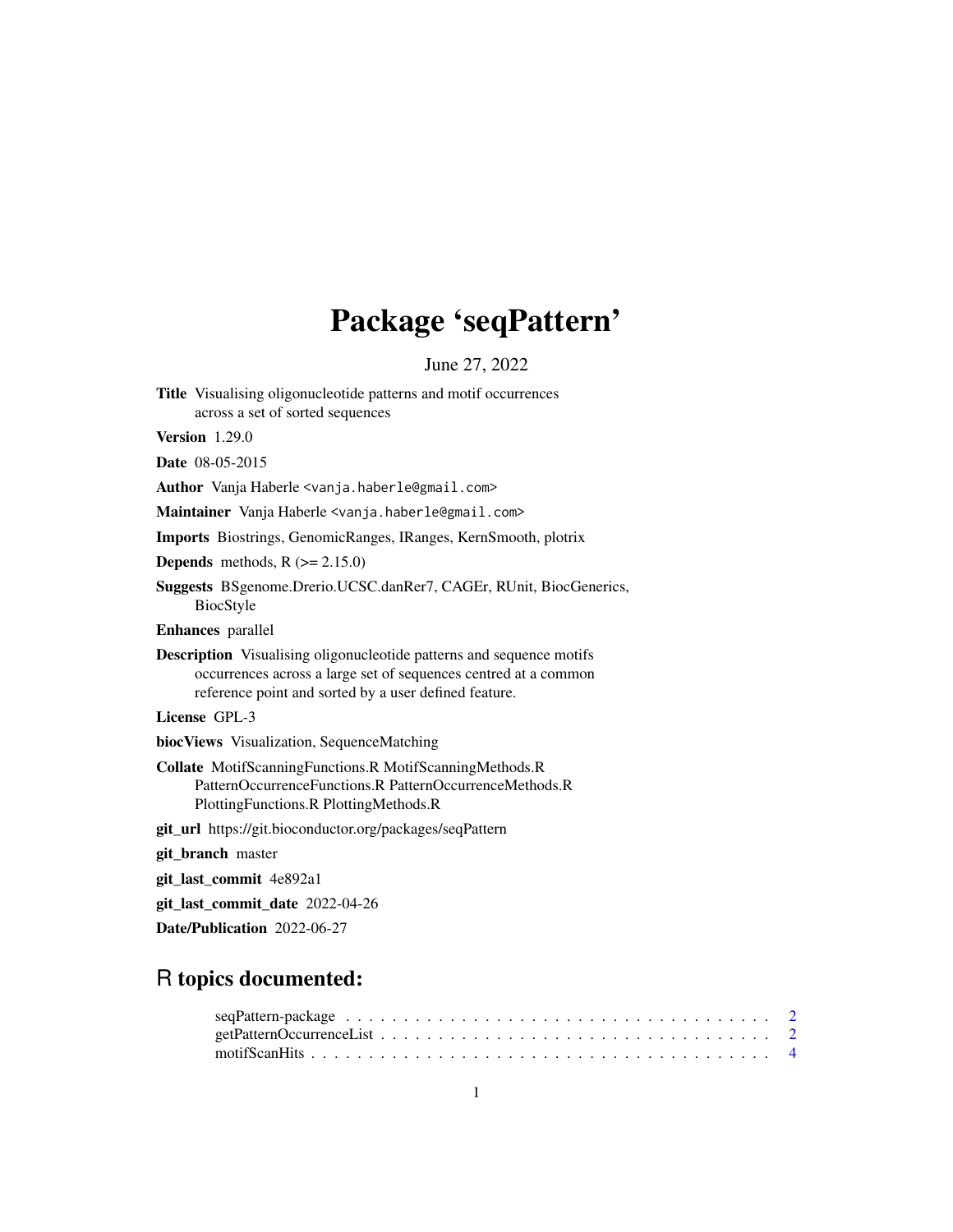<span id="page-1-0"></span>

| Index |  |
|-------|--|

seqPattern-package *Visualising oligonucleotide patterns and motif occurences across a set of ordered sequences*

# <span id="page-1-2"></span>Description

Visualising oligonucleotide patterns and sequence motifs occurrences across a large set of sequences centred at a common reference point and sorted by a user defined feature.

# Details

| Package: | SeqPattern                  |
|----------|-----------------------------|
| Type:    | Package                     |
| Version: | 1.0                         |
| Date:    | 2014-12-05                  |
| License: | $GPL-3$                     |
| Depends: | $R$ ( $>= 3.0.1$ ), methods |

# Author(s)

Vanja Haberle

Maintainer: Vanja Haberle <vanja.haberle@gmail.com>

<span id="page-1-1"></span>getPatternOccurrenceList

*Occurrence of sequence patterns in a set of ordered sequences*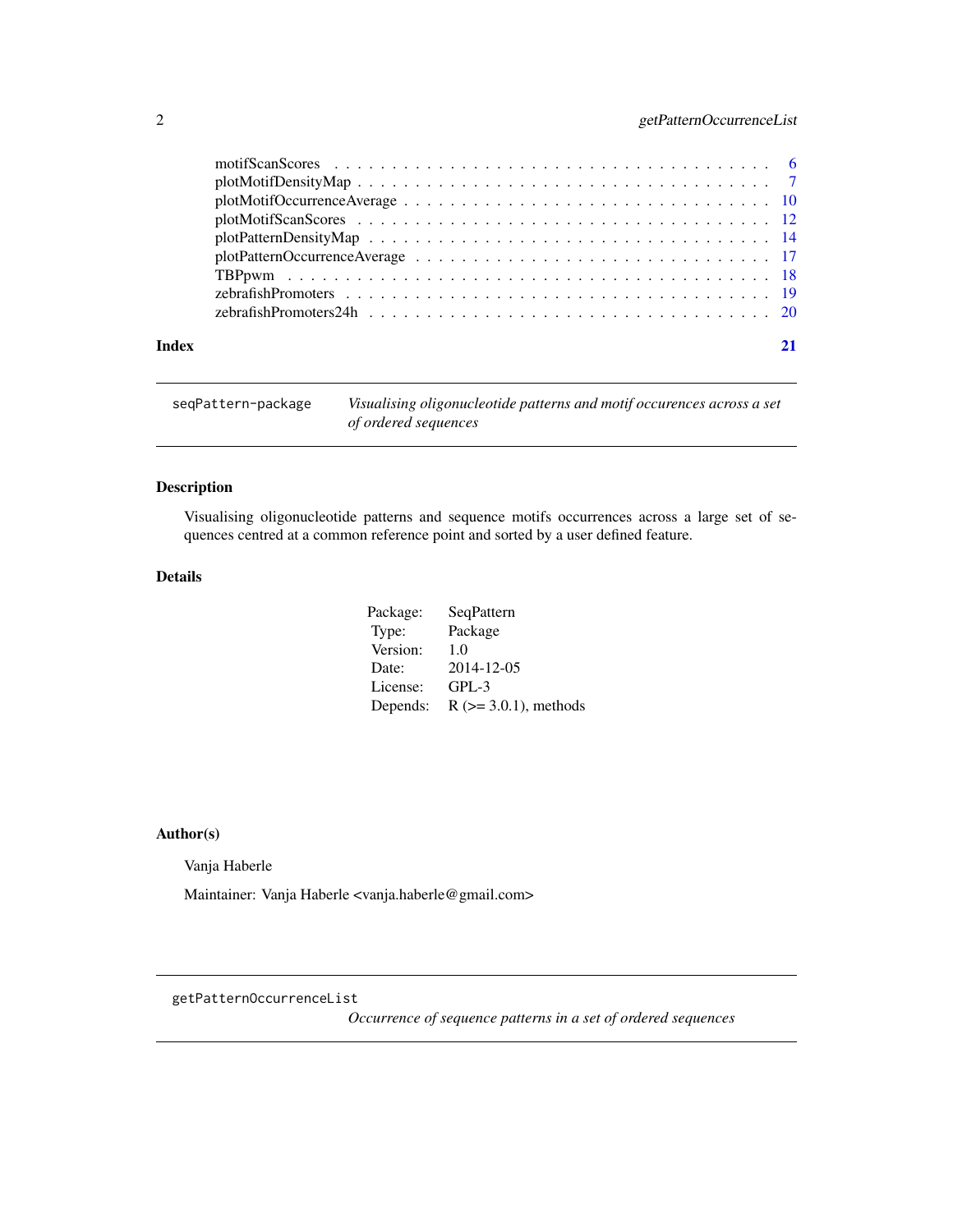#### <span id="page-2-0"></span>Description

Finds positions of specified sequence patterns in a list of sequences of the same length ordered by a provided index. Sequence patterns can be consensus sequences of variable length and can contain IUPAC ambiguity code. Position of each pattern occurrence is specified in two-dimensional matrix, *i.e.* the first coordinate provides the ordinal number of the sequence and the second coordinate gives the position within the sequence where the pattern occurs.

#### Usage

```
getPatternOccurrenceList(regionsSeq, patterns, seqOrder =
       c(1:length(regionsSeq)), useMulticore = FALSE, nrCores = NULL)
```
#### Arguments

| regionsSeq   | A DNAStringSet object. Set of sequences of the same length in which to search<br>for the patterns.                                                                                                                                         |
|--------------|--------------------------------------------------------------------------------------------------------------------------------------------------------------------------------------------------------------------------------------------|
| patterns     | Character vector specifying one or more DNA sequence patterns (oligonucleotides).<br>IUPAC ambiguity codes can be used and will match any letter in the subject that<br>is associated with the code.                                       |
| segOrder     | Integer vector specifying the order of the provided input sequences. Must have<br>the same length as the number of sequences in the region Seq. The default value<br>will order the sequences as they are ordered in the regionSeq object. |
| useMulticore | Logical, should multicore be used. use Multicore = TRUE is supported only on<br>Unix-like platforms.                                                                                                                                       |
| nrCores      | Number of cores to use when useMulticore = TRUE. Default value NULL uses<br>all detected cores.                                                                                                                                            |

# Details

This function uses the [matchPattern](#page-0-0) function to find occurrences of given sequence patterns in a set of input sequences. Input sequences must all be of the same length and are ordered according to the index provided in the seqOrder argument, creating a n \* m matrix, where n is the number of sequences and m is the length of the sequences. Positions of pattern matches in the resulting matrix are returned as two-dimensional coordinates.

#### Value

The function returns a named list with one element for each sequence pattern specified in the patterns argument. Each element of the list is a data. frame with positions of the corresponding pattern in the set of input sequences. The input sequences of the same length are sorted according to the index in seq0rder argument and the positions of pattern matches in the resulting  $n * m$  matrix (where n is the number of sequences and m is the length of the sequence) are provided. The sequence column in the data.frame provides the ordinal number of the sequence in the ordered list of sequences and the position column provides the start position of the pattern match within that sequence.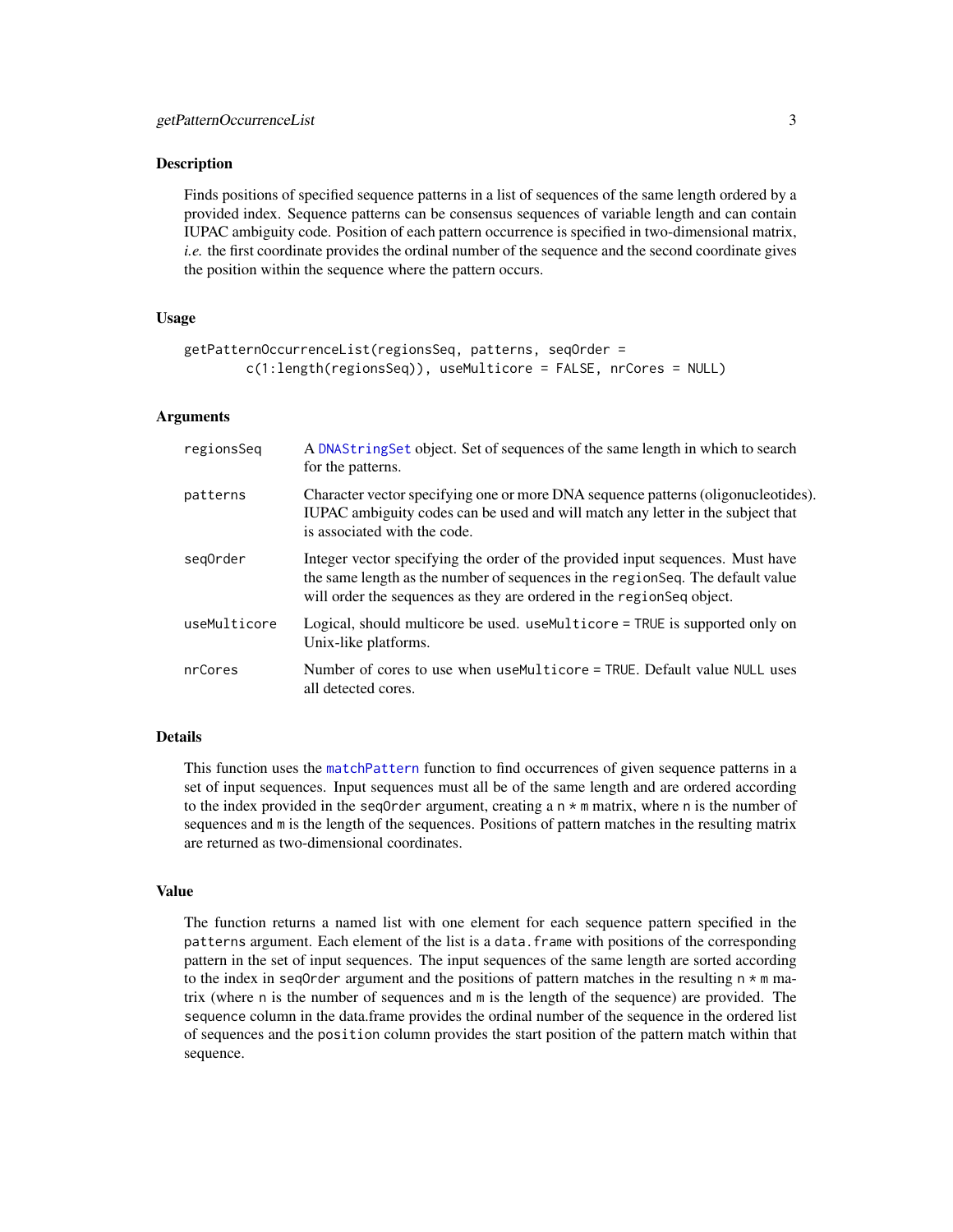#### Author(s)

Vanja Haberle

#### See Also

[plotPatternDensityMap](#page-13-1) [motifScanHits](#page-3-1)

#### Examples

```
library(GenomicRanges)
load(system.file("data", "zebrafishPromoters.RData", package="seqPattern"))
promoterWidth <- elementMetadata(zebrafishPromoters)$interquantileWidth
# dinucleotide patterns
patternsOccurrence <- getPatternOccurrenceList(regionsSeq = zebrafishPromoters,
                    patterns = c("TA", "GC"), seqOrder = order(promoterWidth))
names(patternsOccurrence)
head(patternsOccurrence[["GC"]])
# motif consensus sequence
patternsOccurrence <- getPatternOccurrenceList(regionsSeq = zebrafishPromoters,
                   patterns = "TATAWAWR", seqOrder = order(promoterWidth))
names(patternsOccurrence)
head(patternsOccurrence[["TATAWAWR"]])
```
<span id="page-3-1"></span>

| motifScanHits |  |  | Occurrence of motifs in a set of ordered sequences |
|---------------|--|--|----------------------------------------------------|
|---------------|--|--|----------------------------------------------------|

#### Description

Finds positions of sequence motif hits above a specified threshold in a list of sequences of the same length ordered by a provided index. Motif is specified by a position weight matrix (PWM) that contains estimated probability of base b at position i and is usually constructed via call to [PWM](#page-0-0) function. Position of each motif hit is specified in two-dimensional matrix, *i.e.* the first coordinate provides the ordinal number of the sequence and the second coordinate gives the position within the sequence where the motif occurs.

#### Usage

```
motifScanHits(regionsSeq, motifPWM, minScore = "80%",
    seqOrder = c(1:length(regionsSeq)))
```
#### Arguments

regionsSeq A [DNAStringSet](#page-0-0) object. Set of sequences of the same length in which to search for the motif hits.

<span id="page-3-0"></span>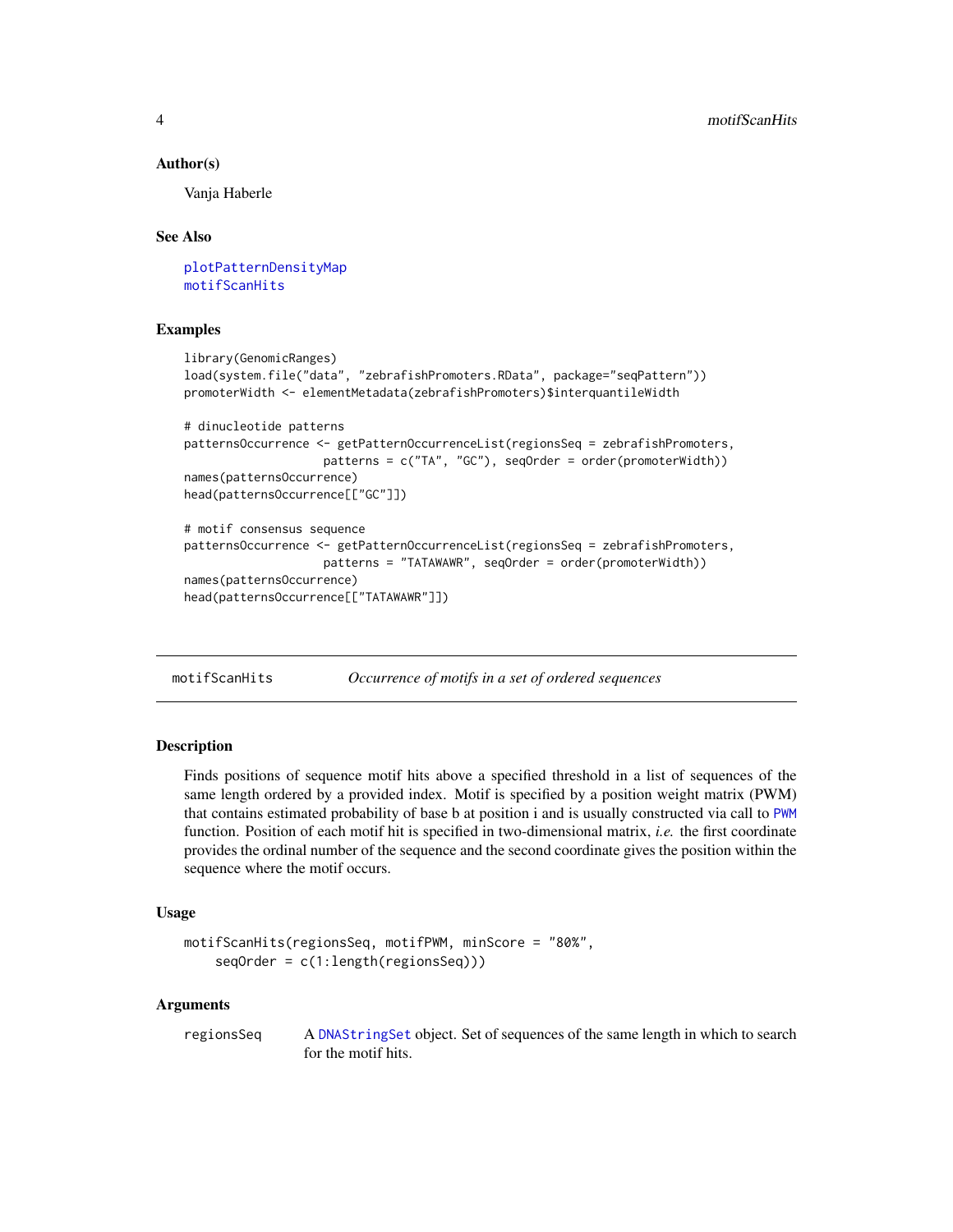<span id="page-4-0"></span>

| motifPWM | A numeric matrix representing the Position Weight Matrix (PWM), such as re-<br>turned by PWM function. Can contain either probabilities or log2 probability ratio<br>of base b at position i.                                                                                                                                                                                                                                                                                                                                                                                                                                                                                              |
|----------|--------------------------------------------------------------------------------------------------------------------------------------------------------------------------------------------------------------------------------------------------------------------------------------------------------------------------------------------------------------------------------------------------------------------------------------------------------------------------------------------------------------------------------------------------------------------------------------------------------------------------------------------------------------------------------------------|
| minScore | The minimum score for counting a motif hit. Can be given as a character string<br>containing a percentage $(e.g.$ "85%") of the PWM score or a single number spec-<br>if ying score threshold. If a percentage is given, it is converted to a score value<br>taking into account both minimal and maximal possible PWM scores as fol-<br>lows: minPWMscore + percThreshold/100 $\star$ (maxPWMscore - minPWMscore)<br>This differs from the formula in the matchPWM function from the Biostrings<br>package which takes into account only the maximal possible PWM score and<br>considers the given percentage as the percentage of that maximal score: percThreshold/100<br>* maxPWMscore |
|          | The comparison of the state of the state of the state of the state of the state of $\mathbf{M}$ and $\mathbf{L}$ and                                                                                                                                                                                                                                                                                                                                                                                                                                                                                                                                                                       |

seq Order Integer vector specifying the order of the provided input sequences. Must have the same length as the number of sequences in the regionSeq. The default value will order the sequences as they are ordered in the input regionSeq object.

#### Details

This function uses the [matchPWM](#page-0-0) function to find matches to given motif in a set of input sequences. Only matches above specified minScore are considered as hits. Input sequences must all be of the same length and are ordered according to the index provided in the seqOrder argument, creating a  $n \times m$  matrix, where n is the number of sequences and m is the length of the sequences. Positions of motif hits in the resulting matrix are returned as two-dimensional coordinates.

#### Value

The function returns a data.frame with positions of the motif hits in the set of input sequences. The input sequences of the same length are sorted according to the index in seqOrder argument and the positions of motif hits in the resulting  $n \star m$  matrix (where n is the number of sequences and m is the length of the sequence) are provided. The sequence column in the data.frame provides the ordinal number of the sequence in the ordered list of sequences and the position column provides the start position of the motif hit within that sequence.

### Author(s)

Vanja Haberle

#### See Also

```
plotMotifDensityMap
getPatternOccurrenceList
```
# Examples

```
library(GenomicRanges)
load(system.file("data", "zebrafishPromoters.RData", package="seqPattern"))
promoterWidth <- elementMetadata(zebrafishPromoters)$interquantileWidth
load(system.file("data", "TBPpwm.RData", package="seqPattern"))
```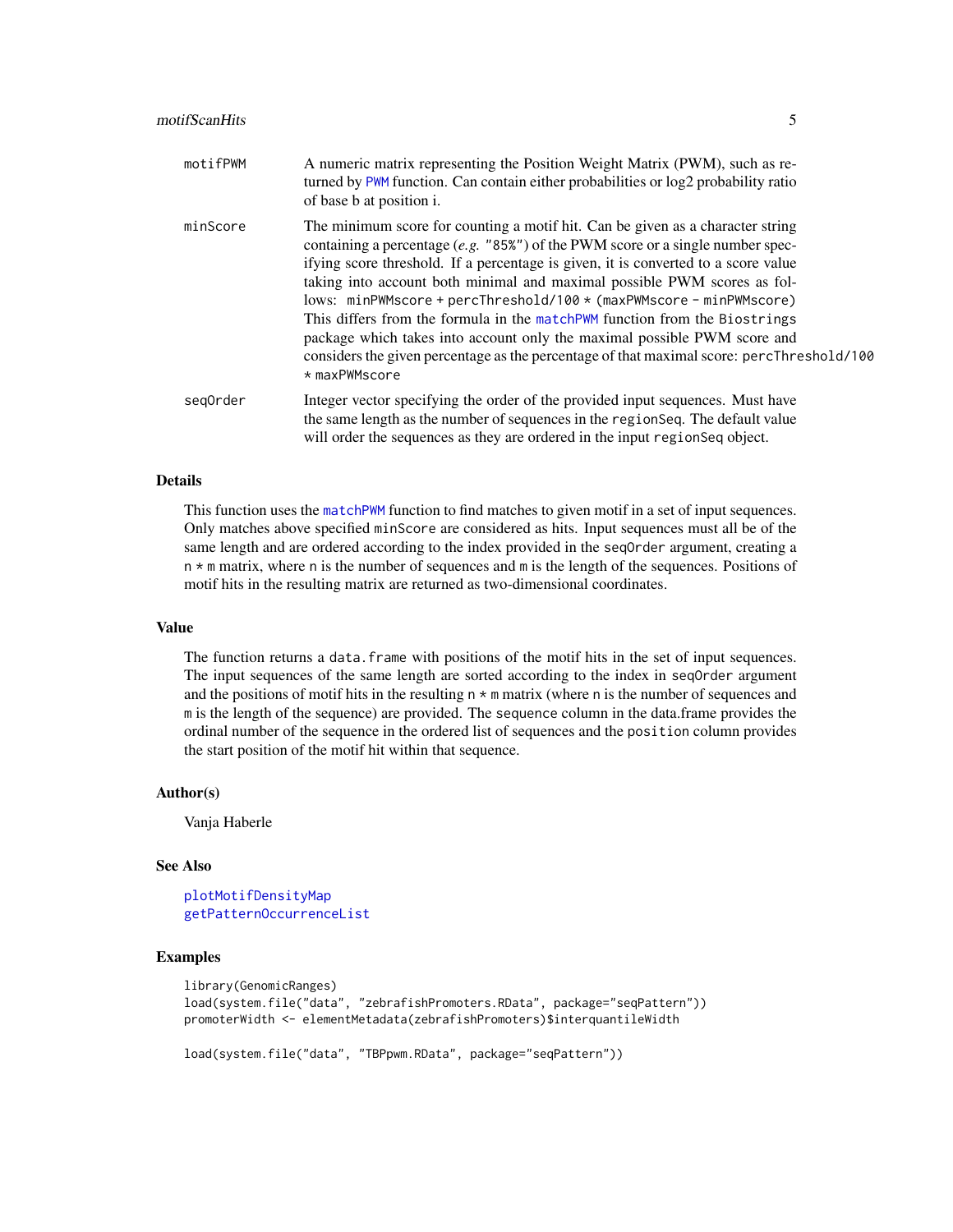<span id="page-5-0"></span>6 motifScanScores

```
motifOccurrence <- motifScanHits(regionsSeq = zebrafishPromoters,
                                motifPWM = TBPpwm, minScore = "85%",
                                seqOrder = order(promoterWidth))
```
head(motifOccurrence)

<span id="page-5-1"></span>

motifScanScores *Motif scanning scores for a set of ordered sequences*

#### Description

Provides motif scanning scores along the full length of a sequence for a list of sequences of the same length ordered by a provided index. Motif is specified by a position weight matrix (PWM) that contains estimated probability of base b at position i and is usually constructed via call to [PWM](#page-0-0) function. Scanning scores are returned in the form of a two-dimensional matrix, where the rows are sequences ordered by the specified index and the columns are relative positions within the sequence. Each cell in the matrix contains the score of the specified motif in the given sequence starting at the given position. The resulting matrix can be used to visualise motif occurrences and their strength in an ordered set of sequences centered at a common reference point.

#### Usage

```
motifScanScores(regionsSeq, motifPWM, seqOrder = c(1:length(regionsSeq)),
       asPercentage = TRUE)
```
#### Arguments

| regionsSeq   | A DNAStringSet object. Set of sequences of the same length to be scanned with<br>the motif.                                                                                                                                                       |
|--------------|---------------------------------------------------------------------------------------------------------------------------------------------------------------------------------------------------------------------------------------------------|
| motifPWM     | A numeric matrix representing the Position Weight Matrix (PWM), such as re-<br>turned by PWM function. Can contain either probabilities or log2 probability ratio<br>of base b at position i.                                                     |
| segOrder     | Integer vector specifying the order of the provided input sequences. Must have<br>the same length as the number of sequences in the region Seq. The default value<br>will order the sequences as they are ordered in the input region Seq object. |
| asPercentage | Logical, should the scores represent percentage of the maximal motif PWM<br>score (TRUE) or raw scores (FALSE).                                                                                                                                   |

#### Details

This function uses the [PWMscoreStartingAt](#page-0-0) function to get scores for a given motif starting at each position (nucleotide) in a set of input sequences. Input sequences must all be of the same length and are ordered according to the index provided in the seq Order argument, creating an  $n \times m$  matrix, where n is the number of sequences and m is the length of the sequences. Each cell in the matrix contains the score of the specified motif in the given sequence starting at the given position.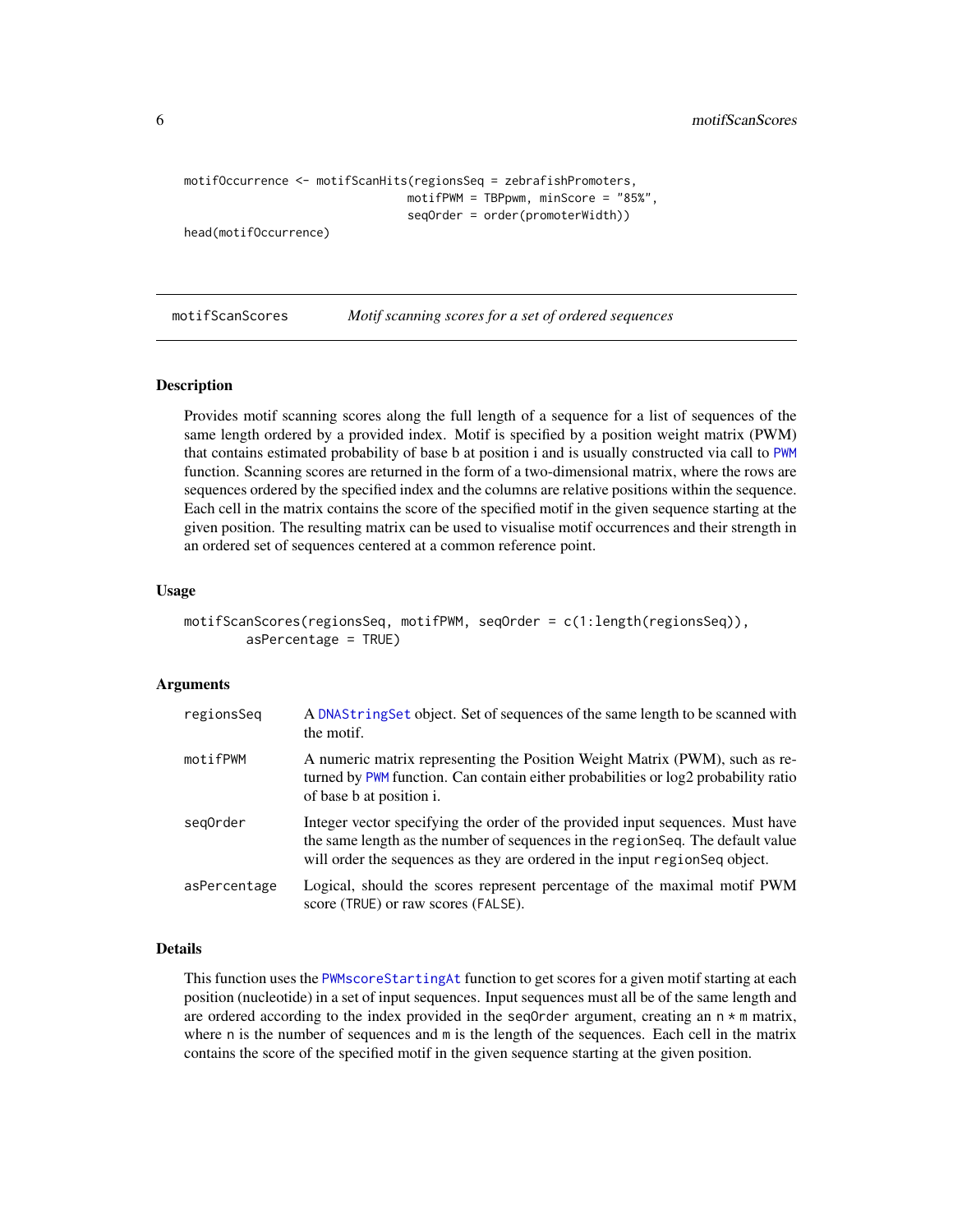### <span id="page-6-0"></span>plotMotifDensityMap 7

# Value

The function returns a matrix with motif scanning scores for each position in the set of input sequences.

#### Author(s)

Vanja Haberle

#### See Also

[plotMotifScanScores](#page-11-1) [motifScanHits](#page-3-1)

#### Examples

```
library(GenomicRanges)
load(system.file("data", "zebrafishPromoters.RData", package="seqPattern"))
promoterWidth <- elementMetadata(zebrafishPromoters)$interquantileWidth
load(system.file("data", "TBPpwm.RData", package="seqPattern"))
motifScores <- motifScanScores(regionsSeq = zebrafishPromoters,
                            motifPWM = TBPpwm, seqOrder = order(promoterWidth),
                            asPercentage = TRUE)
dim(motifScores)
motifScores[1:10,1:10]
```
<span id="page-6-1"></span>plotMotifDensityMap *Plotting density maps of motif occurrence*

#### **Description**

Plots density of motif occurrences in an ordered set of sequences of the same length in the form of a two dimensional map centered at a common reference position. Motif is specified by a position weight matrix (PWM) that contains estimated probability of base b at position i, and only motif hits above specified threshold are taken into account and plotted.

#### Usage

```
plotMotifDensityMap(regionsSeq, motifPWM, minScore = "80%",
    seqOrder = c(1:length(regionsSeq)), flankUp = NULL, flankDown = NULL,
   nBin = NULL, bandWidth = NULL, color = "blue", transf = NULL, xTicks = NULL,
   xTicksAt = NULL, xLabel = "", yTicks = NULL, yTicksAt = NULL, yLabel = "",
   cexAxis = 8, plotScale = TRUE, scaleLength = NULL, scaleWidth = 15,
   addReferenceLine = TRUE, plotColorLegend = TRUE, outFile = "DensityMap",
   plotWidth = 2000, plotHeight = 2000)
```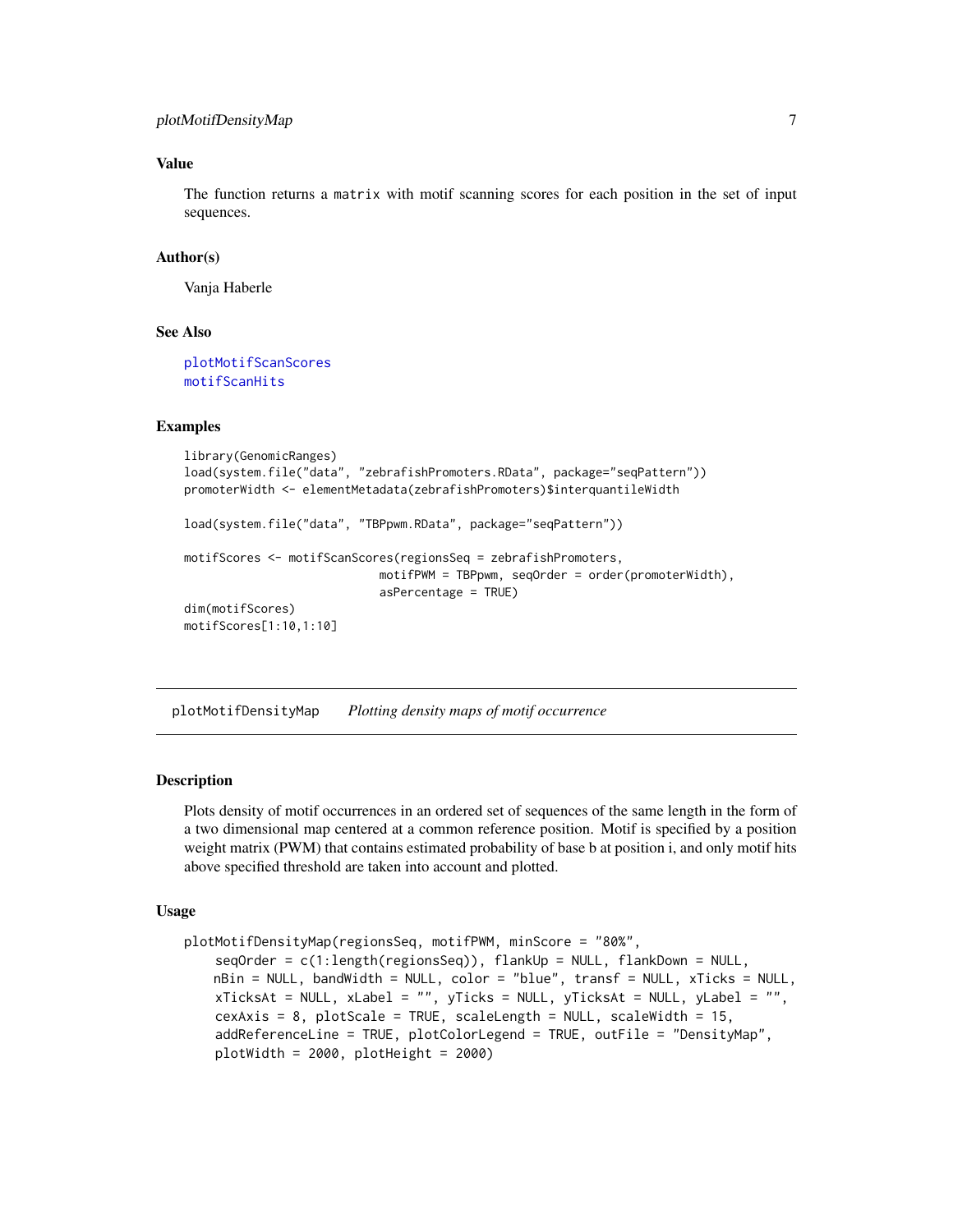<span id="page-7-0"></span>

| regionsSeq         | A DNAStringSet object. Set of sequences of the same length for which the<br>motif occurrence density should be visualised.                                                                                                                                                                                                                                                                                                                                                                                                                                                                                                                                                          |
|--------------------|-------------------------------------------------------------------------------------------------------------------------------------------------------------------------------------------------------------------------------------------------------------------------------------------------------------------------------------------------------------------------------------------------------------------------------------------------------------------------------------------------------------------------------------------------------------------------------------------------------------------------------------------------------------------------------------|
| motifPWM           | A numeric matrix representing the Position Weight Matrix (PWM), such as re-<br>turned by PWM function. Can contain either probabilities or log2 probability ratio<br>of base b at position i.                                                                                                                                                                                                                                                                                                                                                                                                                                                                                       |
| minScore           | The minimum score for counting a motif hit. Can be given as a character string<br>containing a percentage $(e.g.$ "85%") of the PWM score or a single number spec-<br>ifying score threshold. If a percentage is given, it is converted to a score value<br>taking into account both minimal and maximal possible PWM scores as fol-<br>lows: minPWMscore + percThreshold/100 * (maxPWMscore - minPWMscore)<br>This differs from the formula in the matchPWM function from the Biostrings<br>package which takes into account only the maximal possible PWM score and<br>considers the given percentage as the percentage of that maximal score: percThreshold/100<br>* maxPWMscore |
| seqOrder           | Integer vector specifying the order of the provided input sequences. Must have<br>the same length as the number of sequences in the regionSeq. Input sequences<br>will be sorted according to this index in an ascending order form top to the<br>bottom of the plot, i.e. the sequence labeled with the lowest number will appear<br>at the top of the plot. The default value will order the sequences as they are<br>ordered in the input regionSeq object.                                                                                                                                                                                                                      |
| flankUp, flankDown |                                                                                                                                                                                                                                                                                                                                                                                                                                                                                                                                                                                                                                                                                     |
|                    | The number of base-pairs upstream and downstream of the reference position in<br>the provided sequences, respectively. flankUp + flankDown must sum up to the<br>length of the sequences. If no values are provided both flankUp and flankDown<br>are set to be half of the length of the input sequences, <i>i.e.</i> the reference position<br>is assumed to be in the middle of the sequences.                                                                                                                                                                                                                                                                                   |
| nBin               | Numeric vector with two values containing the number of equally spaced points<br>in each direction over which the density is to be estimated. The first value spec-<br>ifies number of bins along x-axis, i.e. along the nucleotides in the sequence, and<br>the second value specifies the number of bins along y-axis, <i>i.e.</i> across ordered<br>input sequences. The values are passed on to the gridsize argument of the<br>bkde2D function to compute a 2D binned kernel density estimate. If nBin is not<br>specified it will default to $c(n, m)$ , where n is the number of input sequences<br>and m is the length of sequences.                                        |
| bandWidth          | Numeric vector of length 2, containing the bandwidth to be used in each coor-<br>dinate direction. The first value specifies the bandwidth along the x-axis, i.e.<br>along the nucleotides in the sequence, and the second value specifies the band-<br>width along y-axis, i.e. across ordered input sequences. The values are passed<br>on to the bandwidth argument of the bkde2D function to compute a 2D binned<br>kernel density estimate and are used as standard deviation of the bivariate Gaus-<br>sian kernel. If bandWidth is not specified it will default to $c(3,3)$ .                                                                                               |
| color              | Character specifying the color palette for the density plot. One of the following<br>color palettes can be specified: "blue", "brown", "cyan", "gold", "gray",<br>"green", "pink", "purple", "red". Please refer to the vignette for the ap-<br>pearance of these palettes.                                                                                                                                                                                                                                                                                                                                                                                                         |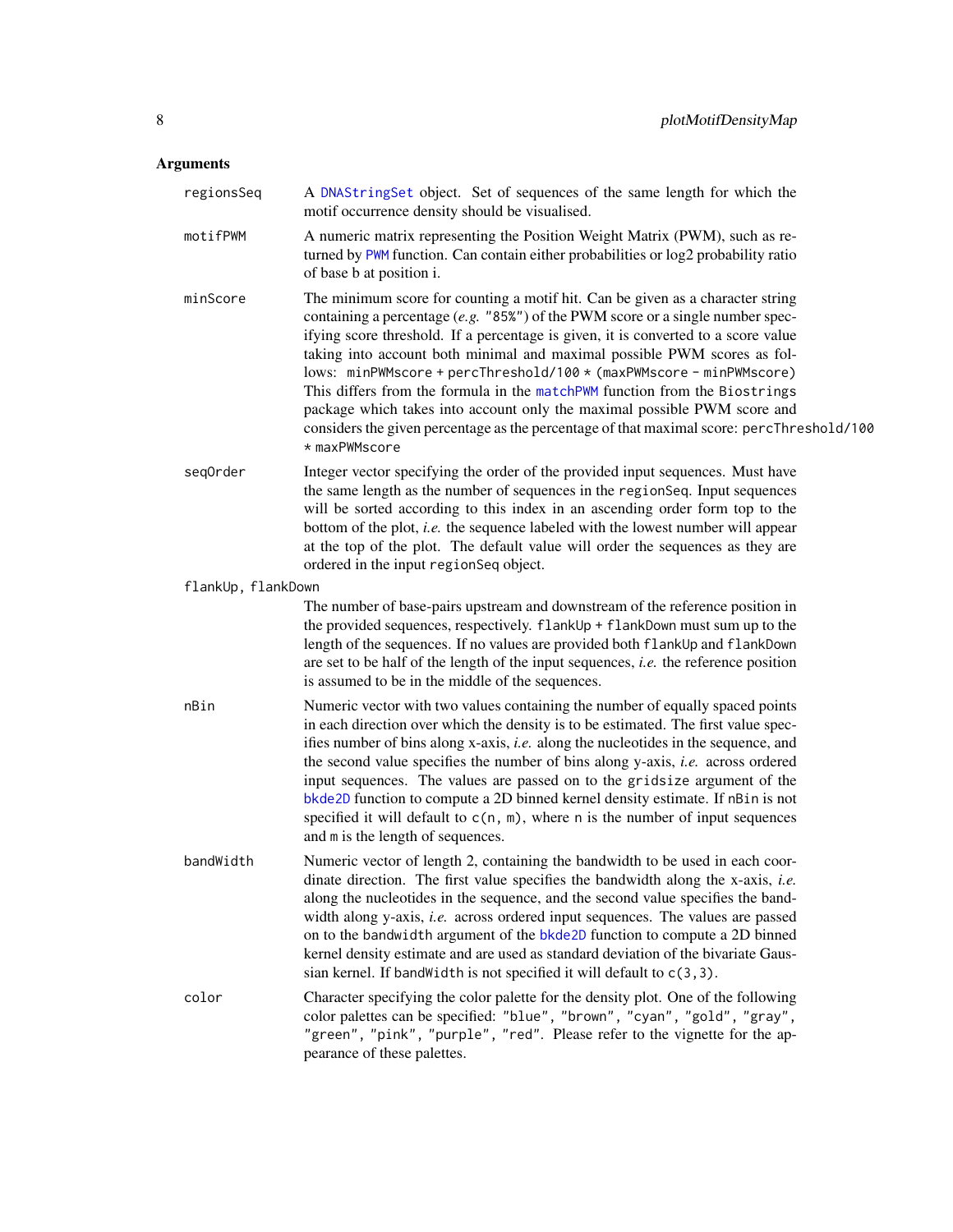| transf                | The function mapping the density scale to the color scale. See Details.                                                                                                                                                                                                                                                                                     |
|-----------------------|-------------------------------------------------------------------------------------------------------------------------------------------------------------------------------------------------------------------------------------------------------------------------------------------------------------------------------------------------------------|
| xTicks                | Character vector of labels to be placed at the tick-marks on x-axis. The default<br>NULL value produces five tick-marks: one at the reference point and two equally<br>spaced tick-marks both upstream and downstream of the reference point.                                                                                                               |
| xTicksAt              | Numeric vector of positions of the tick-marks on the x-axis. The values can<br>range from 1 (the position of the first base-pair in the sequence) to input se-<br>quence length. The default NULL value produces five tick-marks: one at the ref-<br>erence point and two equally spaced tick-marks both upstream and downstream<br>of the reference point. |
| xLabel                | The label for the x-axis. The default is no label, <i>i.e.</i> empty string.                                                                                                                                                                                                                                                                                |
| yTicks                | Character vector of labels to be placed at the tick-marks on y-axis. The default<br>NULL value produces no tick-marks and labels.                                                                                                                                                                                                                           |
| yTicksAt              | Numeric vector of positions of the tick-marks on the y-axis. The values can<br>range from 1 (the position of the last sequence on the bottom of the plot) to<br>input sequence length (the position of the first sequence on the top of the plot).<br>The default NULL value produces no tick-marks.                                                        |
| yLabel                | The label for the y-axis. The default is no label, <i>i.e.</i> empty string.                                                                                                                                                                                                                                                                                |
| cexAxis               | The magnification to be used for axis annotation.                                                                                                                                                                                                                                                                                                           |
| plotScale             | Logical, should the scale bar be plotted in the lower left corner of the plot.                                                                                                                                                                                                                                                                              |
| scaleLength           | The length of the scale bar to be plotted. Used only when plotScale = TRUE. If<br>no value is provided, it defaults to one fifth of the input sequence length.                                                                                                                                                                                              |
| scaleWidth            | The width of the line for the scale bar. Used only when plot Scale = TRUE.                                                                                                                                                                                                                                                                                  |
| addReferenceLine      |                                                                                                                                                                                                                                                                                                                                                             |
|                       | Logical, should the vertical dashed line be drawn at the reference point.                                                                                                                                                                                                                                                                                   |
| plotColorLegend       |                                                                                                                                                                                                                                                                                                                                                             |
|                       | Logical, should the color legend for the pattern density be plotted. If TRUE a<br>separate .png file named outFile."ColorLegend.png" will be created, showing<br>mapping of pattern density values to colours.                                                                                                                                              |
| outFile               | Character vector specifying the base name of the output plot file. The final name<br>of the plot file for each pattern will be outFile."pattern.jpg".                                                                                                                                                                                                       |
| plotWidth, plotHeight |                                                                                                                                                                                                                                                                                                                                                             |
|                       | Width and height of the density plot in pixels.                                                                                                                                                                                                                                                                                                             |

# Value

The function produces a PNG file in the working directory, visualising density of the motif occurrence above specified threshold in the set of ordered input sequences.

# Author(s)

Vanja Haberle

# References

Haberle *et al.* (2014) Two independent transcription initiation codes overlap on vertebrate core promoters, *Nature* 507:381-385.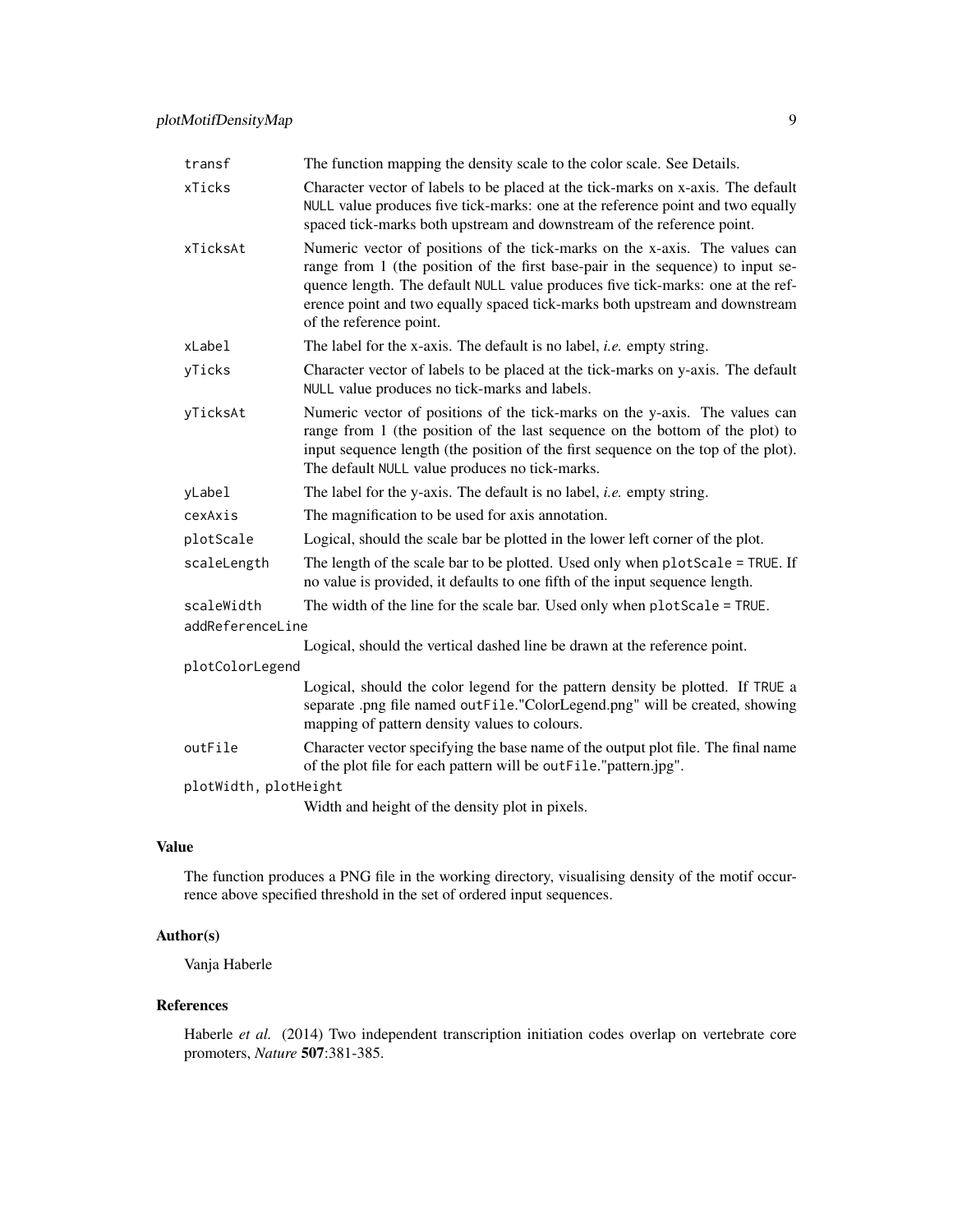# See Also

[motifScanHits](#page-3-1) [plotPatternDensityMap](#page-13-1)

# Examples

```
library(GenomicRanges)
load(system.file("data", "zebrafishPromoters.RData", package="seqPattern"))
promoterWidth <- elementMetadata(zebrafishPromoters)$interquantileWidth
load(system.file("data", "TBPpwm.RData", package="seqPattern"))
plotMotifDensityMap(regionsSeq = zebrafishPromoters, motifPWM = TBPpwm,
                   minScore = "85%", seqOrder = order(promoterWidth),
                    flankUp = 400, flankDown = 600, color = "red")
```
plotMotifOccurrenceAverage

*Plotting average profile of motif occurrence*

# **Description**

Plots average profile of motif occurrence for a set of input sequences of the same length. Motif is specified by a position weight matrix (PWM) that contains estimated probability of base b at position i, and only motif hits above specified threshold are taken into account.

#### Usage

```
plotMotifOccurrenceAverage(regionsSeq, motifPWM, minScore = "80%", flankUp =
   NULL, flankDown = NULL, smoothingWindow = 1, color = "black", xLabel =
   "Distance to reference point (bp)", yLabel = "Relative frequency", cexAxis =
    1, addReferenceLine = TRUE, plotLegend = FALSE, cexLegend = 1, add = FALSE,
    ...)
```

| regionsSeq | A DNAStringSet object. Set of sequences of the same length for which the<br>patterns occurrence profile should be visualised.                                                                                                                                                                                                                                                                                                                                                                  |
|------------|------------------------------------------------------------------------------------------------------------------------------------------------------------------------------------------------------------------------------------------------------------------------------------------------------------------------------------------------------------------------------------------------------------------------------------------------------------------------------------------------|
| motifPWM   | A numeric matrix representing the Position Weight Matrix (PWM), such as re-<br>turned by PWM function. Can contain either probabilities or log2 probability ratio<br>of base b at position i.                                                                                                                                                                                                                                                                                                  |
| minScore   | The minimum score for counting a motif hit. Can be given as a character string<br>containing a percentage (e.g. "85%") of the PWM score or a single number spec-<br>if ying score threshold. If a percentage is given, it is converted to a score value<br>taking into account both minimal and maximal possible PWM scores as fol-<br>lows: minPWMscore + percThreshold/100 $\star$ (maxPWMscore - minPWMscore)<br>This differs from the formula in the matchPWM function from the Biostrings |

<span id="page-9-0"></span>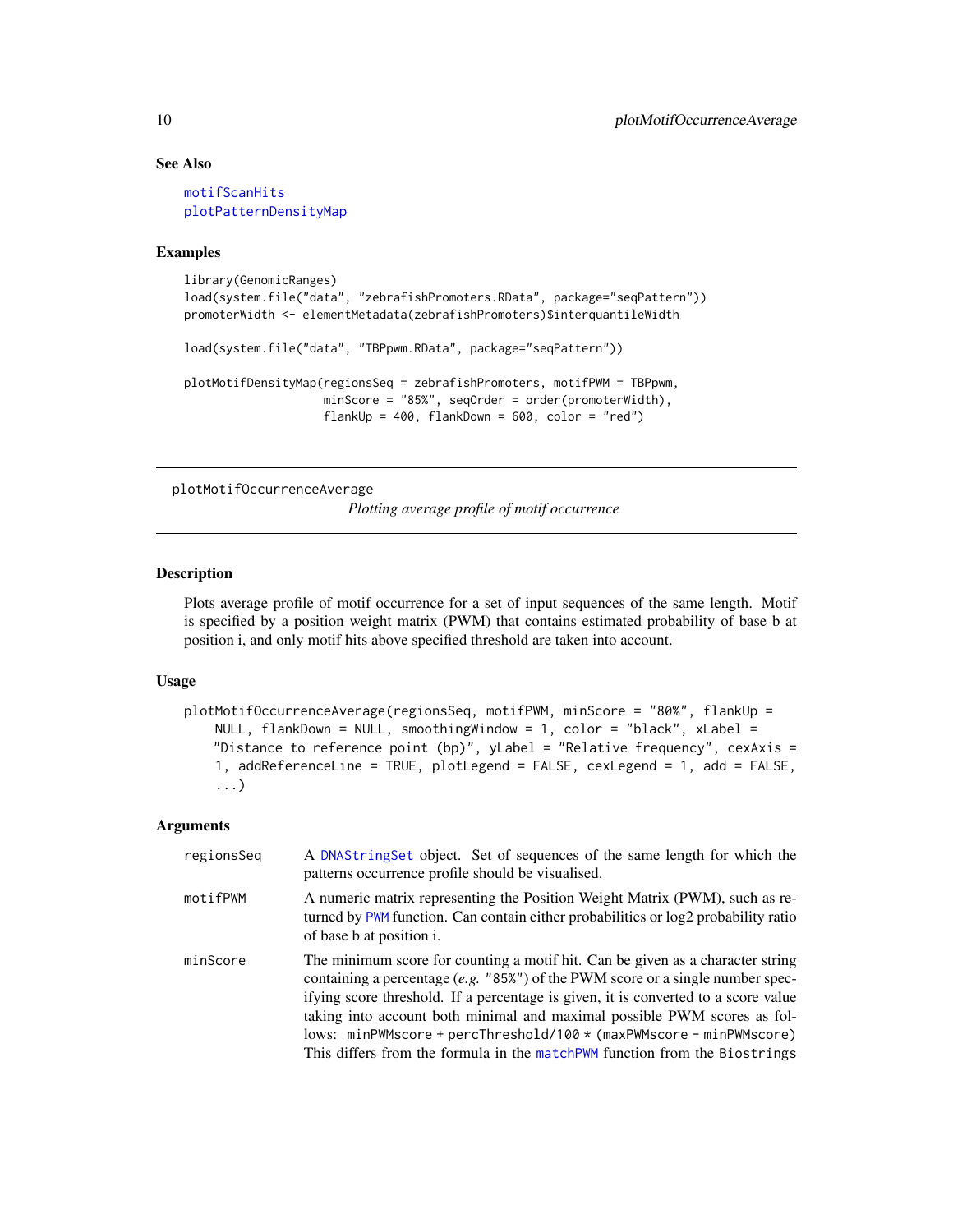package which takes into account only the maximal possible PWM score and considers the given percentage as the percentage of that maximal score: percThreshold/100 \* maxPWMscore

#### <span id="page-10-0"></span>flankUp, flankDown

|                  | The number of base-pairs upstream and downstream of the reference position in<br>the provided sequences, respectively. flankUp + flankDown must sum up to the<br>length of the sequences. If no values are provided both flankUp and flankDown<br>are set to be half of the length of the input sequences, <i>i.e.</i> the reference position |
|------------------|-----------------------------------------------------------------------------------------------------------------------------------------------------------------------------------------------------------------------------------------------------------------------------------------------------------------------------------------------|
|                  | is assumed to be in the middle of the sequences.                                                                                                                                                                                                                                                                                              |
| smoothingWindow  |                                                                                                                                                                                                                                                                                                                                               |
|                  | Integer specifying the size of a window (in base-pairs) to be used for smoothing<br>the signal. Default value of 1 corresponds to no smoothing.                                                                                                                                                                                               |
| color            | Value specifying the color for plotting.                                                                                                                                                                                                                                                                                                      |
| xLabel, yLabel   | Character strings for x and y axis labels, respectively.                                                                                                                                                                                                                                                                                      |
| cexAxis          | The magnification to be used for axis annotation relative to the current setting<br>of cex.                                                                                                                                                                                                                                                   |
| addReferenceLine |                                                                                                                                                                                                                                                                                                                                               |
|                  | Logical, should the vertical dashed line be drawn at the reference point.                                                                                                                                                                                                                                                                     |
| plotLegend       | Logical, should the legend be plotted at the top.                                                                                                                                                                                                                                                                                             |
| cexLegend        | The magnification to be used for legend relative to the current setting of cex.                                                                                                                                                                                                                                                               |
| add              | Logical, should the pattern occurrence profiles be added to the existing plot.                                                                                                                                                                                                                                                                |
| .                | Further arguments to be passed to plot() or lines() methods, such as lty,<br>etc.                                                                                                                                                                                                                                                             |

#### Value

The function finds all hits matching the motif above the specified score threshold in the set of input sequences and plots an average profile reflecting the occurrence of the motif across input sequences.

#### Author(s)

Vanja Haberle

#### See Also

[motifScanHits](#page-3-1) [plotMotifDensityMap](#page-6-1)

# Examples

```
load(system.file("data", "zebrafishPromoters.RData", package="seqPattern"))
load(system.file("data", "TBPpwm.RData", package="seqPattern"))
plotMotifOccurrenceAverage(regionsSeq = zebrafishPromoters, motifPWM = TBPpwm,
                   minScore = "85%", flankUp = 400, flankDown = 600,
                    smoothingWindow = 3)
```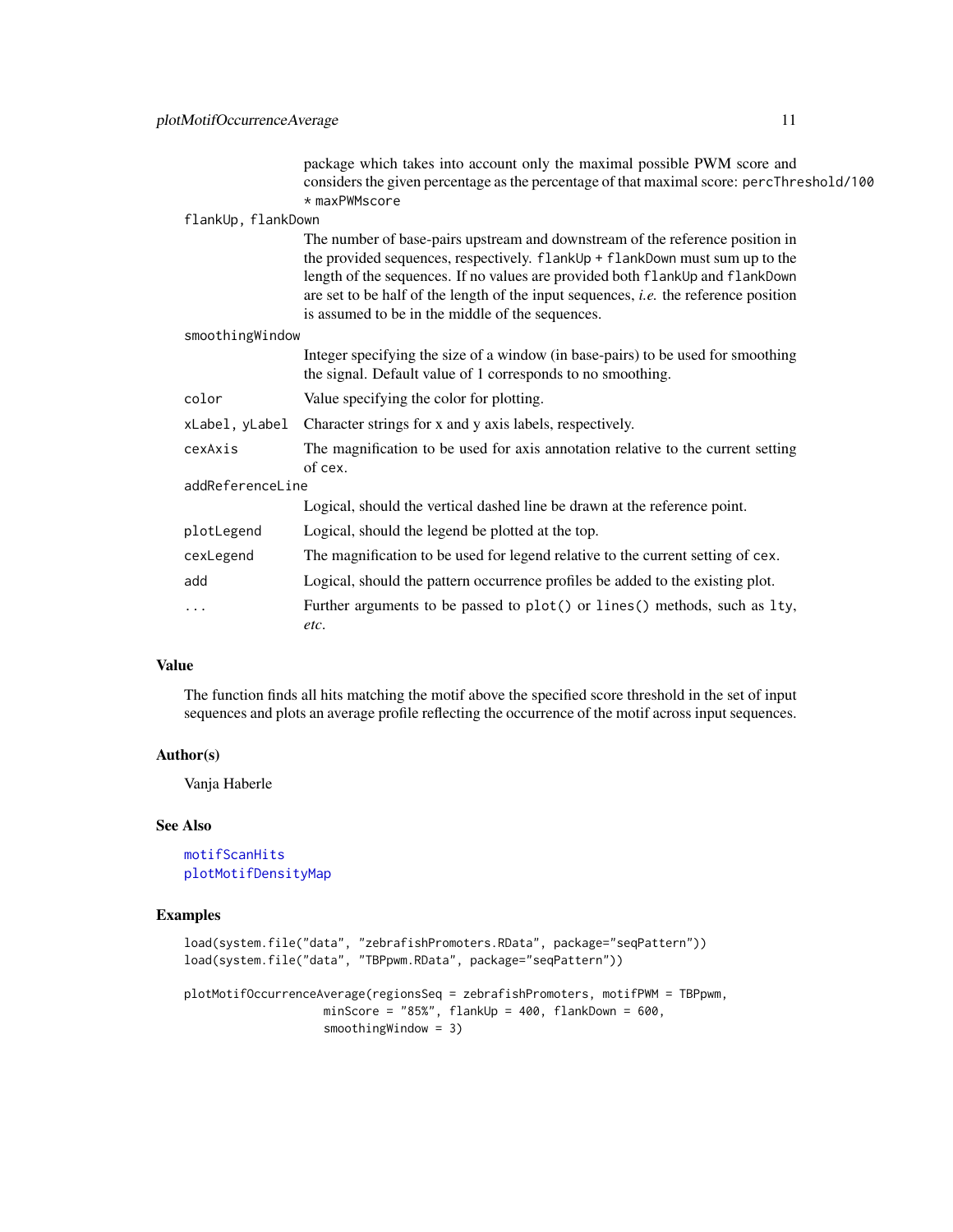<span id="page-11-1"></span><span id="page-11-0"></span>plotMotifScanScores *Plotting heatmap of motif scanning scores*

#### Description

Plots heatmap of motif scanning scores for a set of sorted sequences of the same length in the form of a two dimensional map centered at a common reference position. Motif is specified by a position weight matrix (PWM) that contains estimated probability of base b at position i, and the percentage of the maximal PWM score is plotted for each position (nucleotide) in each sequence.

# Usage

```
plotMotifScanScores(regionsSeq, motifPWM, seqOrder = c(1:length(regionsSeq)),
    flankUp = NULL, flankDown = NULL, xTicks = NULL, xTicksAt = NULL,
    xLabel = "", yTicks = NULL, yTicksAt = NULL, yLabel = "", cexAxis = 8,
   plotScale = TRUE, scaleLength = NULL, scaleWidth = 15,
    addReferenceLine = TRUE, plotColorLegend = TRUE, outFile =
    "MotifScanningScores.png", plotWidth = 2000, plotHeight = 2000)
```

| regionsSeq         | A DNAStringSet object. Set of sequences of the same length for which the<br>motif occurrence density should be visualised.                                                                                                                                                                                                                                                                                                                                     |
|--------------------|----------------------------------------------------------------------------------------------------------------------------------------------------------------------------------------------------------------------------------------------------------------------------------------------------------------------------------------------------------------------------------------------------------------------------------------------------------------|
| motifPWM           | A numeric matrix representing the Position Weight Matrix (PWM), such as re-<br>turned by PWM function. Can contain either probabilities or log2 probability ratio<br>of base b at position i.                                                                                                                                                                                                                                                                  |
| seq0rder           | Integer vector specifying the order of the provided input sequences. Must have<br>the same length as the number of sequences in the regionSeq. Input sequences<br>will be sorted according to this index in an ascending order form top to the<br>bottom of the plot, i.e. the sequence labeled with the lowest number will appear<br>at the top of the plot. The default value will order the sequences as they are<br>ordered in the input regionSeq object. |
| flankUp, flankDown |                                                                                                                                                                                                                                                                                                                                                                                                                                                                |
|                    | The number of base-pairs upstream and downstream of the reference position in<br>the provided sequences, respectively. flankUp + flankDown must sum up to the<br>length of the sequences.                                                                                                                                                                                                                                                                      |
| xTicks             | Character vector of labels to be placed at the tick-marks on x-axis. The default<br>NULL value produces five tick-marks: one at the reference point and two equally<br>spaced tick-marks both upstream and downstream of the reference point.                                                                                                                                                                                                                  |
| xTicksAt           | Numeric vector of positions of the tick-marks on the x-axis. The values can<br>range from 1 (the position of the first base-pair in the sequence) to input se-<br>quence length. The default NULL value produces five tick-marks: one at the ref-<br>erence point and two equally spaced tick-marks both upstream and downstream<br>of the reference point.                                                                                                    |
| xLabel             | The label for the x-axis. The default is no label, <i>i.e.</i> empty string.                                                                                                                                                                                                                                                                                                                                                                                   |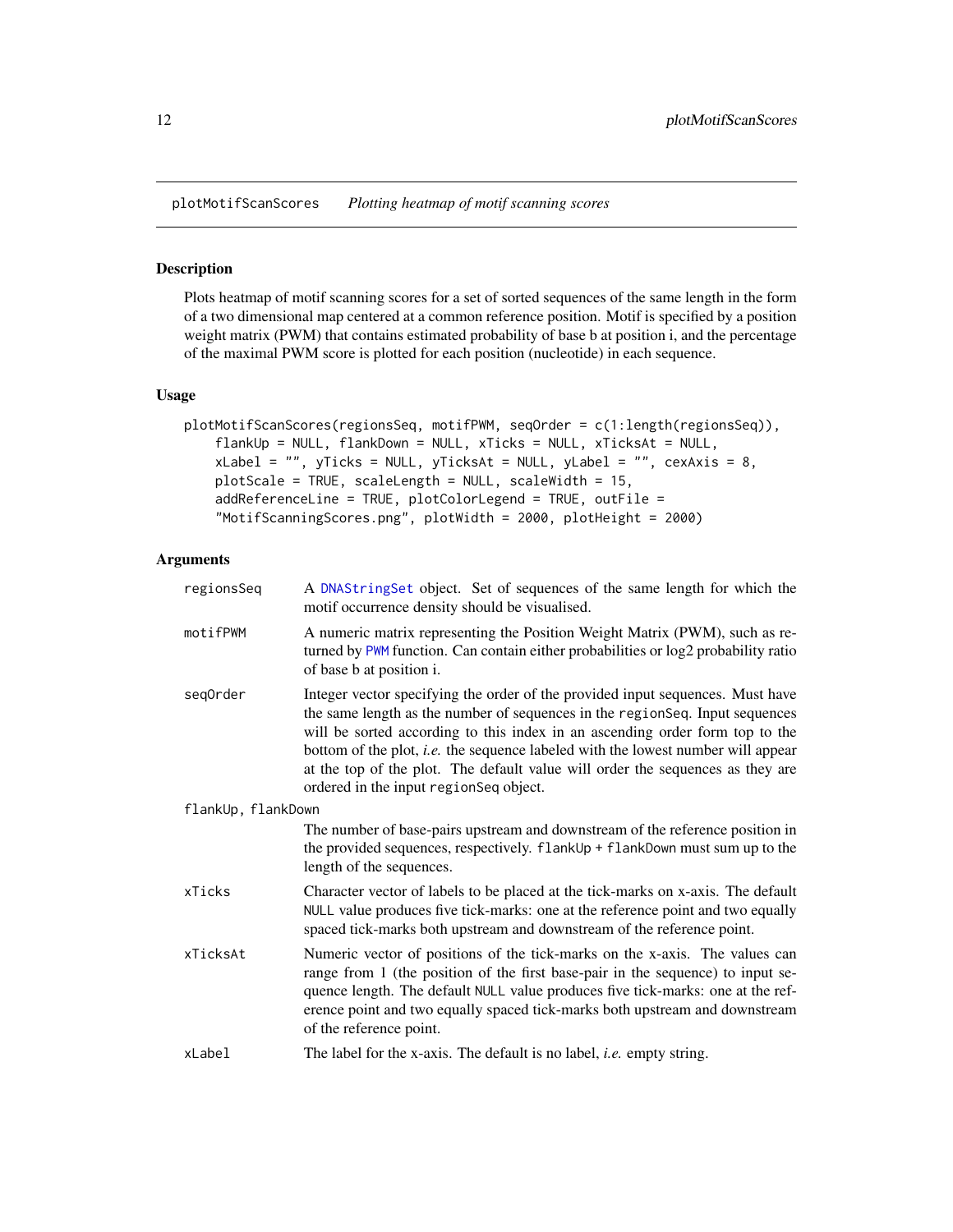<span id="page-12-0"></span>

| yTicks                | Character vector of labels to be placed at the tick-marks on y-axis. The default<br>NULL value produces no tick-marks and labels.                                                                                                                                                                    |  |
|-----------------------|------------------------------------------------------------------------------------------------------------------------------------------------------------------------------------------------------------------------------------------------------------------------------------------------------|--|
| yTicksAt              | Numeric vector of positions of the tick-marks on the y-axis. The values can<br>range from 1 (the position of the last sequence on the bottom of the plot) to<br>input sequence length (the position of the first sequence on the top of the plot).<br>The default NULL value produces no tick-marks. |  |
| yLabel                | The label for the y-axis. The default is no label, <i>i.e.</i> empty string.                                                                                                                                                                                                                         |  |
| cexAxis               | The magnification to be used for axis annotation.                                                                                                                                                                                                                                                    |  |
| plotScale             | Logical, should the scale bar be plotted in the lower left corner of the plot.                                                                                                                                                                                                                       |  |
| scaleLength           | The length of the scale bar to be plotted. Used only when plotScale = TRUE. If<br>no value is provided, it defaults to one fifth of the input sequence length.                                                                                                                                       |  |
| scaleWidth            | The width of the line for the scale bar. Used only when plot Scale = TRUE.                                                                                                                                                                                                                           |  |
| addReferenceLine      |                                                                                                                                                                                                                                                                                                      |  |
|                       | Logical, should the vertical dashed line be drawn at the reference point.                                                                                                                                                                                                                            |  |
| plotColorLegend       |                                                                                                                                                                                                                                                                                                      |  |
|                       | Logical, should the color legend for the scanning score be plotted on the right<br>side of the plot.                                                                                                                                                                                                 |  |
| outFile               | Character vector specifying the base name of the output plot file. The final name<br>of the plot file for each pattern will be outFile."pattern.jpg".                                                                                                                                                |  |
| plotWidth, plotHeight |                                                                                                                                                                                                                                                                                                      |  |
|                       | Width and height of the density plot in pixels.                                                                                                                                                                                                                                                      |  |

# Value

The function produces a PNG file in the working directory, visualising motif scanning scores in the set of ordered input sequences.

#### Author(s)

Vanja Haberle

### See Also

[motifScanScores](#page-5-1) [plotPatternDensityMap](#page-13-1)

# Examples

```
library(GenomicRanges)
load(system.file("data", "zebrafishPromoters.RData", package="seqPattern"))
promoterWidth <- elementMetadata(zebrafishPromoters)$interquantileWidth
load(system.file("data", "TBPpwm.RData", package="seqPattern"))
```
plotMotifScanScores(regionsSeq=zebrafishPromoters, motifPWM = TBPpwm, seqOrder=order(promoterWidth), flankUp = 400, flankDown = 600)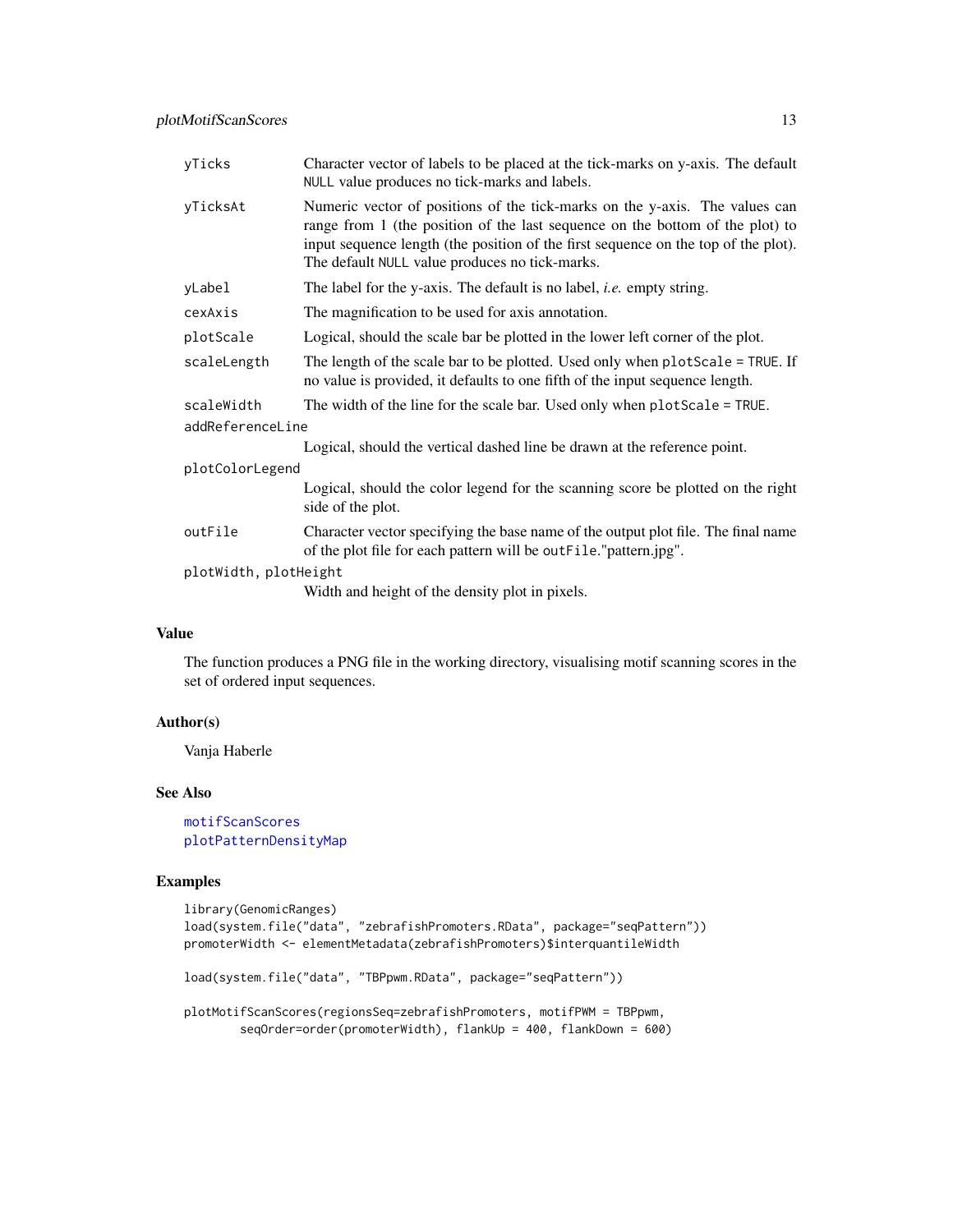<span id="page-13-1"></span><span id="page-13-0"></span>plotPatternDensityMap *Plotting density maps of sequence pattern occurrence*

#### Description

Plots density of sequence pattern occurrences in an ordered set of sequences of the same length in the form of a two dimensional map centered at a common reference position. Multiple sequence patterns can be processed at once and one plot per pattern will be created with the same color scale across all plots, allowing visual density comparison across different patterns.

# Usage

```
plotPatternDensityMap(regionsSeq, patterns, seqOrder = c(1:length(regionsSeq)),
    flankUp = NULL, flankDown = NULL, nBin = NULL, bandWidth = NULL,
   color = "blue", transf = NULL, xTicks = NULL, xTicksAt = NULL, xLabel = "",
   yTicks = NULL, yTicksAt = NULL, yLabel = "", cexAxis = 8, plotScale = TRUE,
    scaleLength = NULL, scaleWidth = 15, addPatternLabel = TRUE, cexLabel = 8,
   labelCol = "black", addReferenceLine = TRUE, plotColorLegend = TRUE,
   outFile = "PatternDensityMap", plotWidth = 2000, plotHeight = 2000,
   useMulticore = FALSE, nrCores = NULL)
```

| regionsSeq         | A DNAStringSet object. Set of sequences of the same length for which the<br>patterns occurrence density should be visualised.                                                                                                                                                                                                                                                                                                                                                                               |
|--------------------|-------------------------------------------------------------------------------------------------------------------------------------------------------------------------------------------------------------------------------------------------------------------------------------------------------------------------------------------------------------------------------------------------------------------------------------------------------------------------------------------------------------|
| patterns           | Character vector specifying one or more DNA sequence patterns (oligonucleotides).<br>IUPAC ambiguity codes can be used and will match any letter in the subject that<br>is associated with the code.                                                                                                                                                                                                                                                                                                        |
| seqOrder           | Integer vector specifying the order of the provided input sequences. Must have<br>the same length as the number of sequences in the regionSeq. Input sequences<br>will be sorted according to this index in an ascending order form top to the<br>bottom of the plot, <i>i.e.</i> the sequence labeled with the lowest number will appear<br>at the top of the plot. The default value will order the sequences as they are<br>ordered in the input region Seq object.                                      |
| flankUp, flankDown |                                                                                                                                                                                                                                                                                                                                                                                                                                                                                                             |
|                    | The number of base-pairs upstream and downstream of the reference position in<br>the provided sequences, respectively. flankUp + flankDown must sum up to the<br>length of the sequences. If no values are provided both flankUp and flankDown<br>are set to be half of the length of the input sequences, <i>i.e.</i> the reference position<br>is assumed to be in the middle of the sequences.                                                                                                           |
| nBin               | Numeric vector with two values containing the number of equally spaced points<br>in each direction over which the density is to be estimated. The first value spec-<br>ifies number of bins along x-axis, i.e. along the nucleotides in the sequence, and<br>the second value specifies the number of bins along y-axis, i.e. across ordered<br>input sequences. The values are passed on to the gridsize argument of the<br>bkde2D function to compute a 2D binned kernel density estimate. If nBin is not |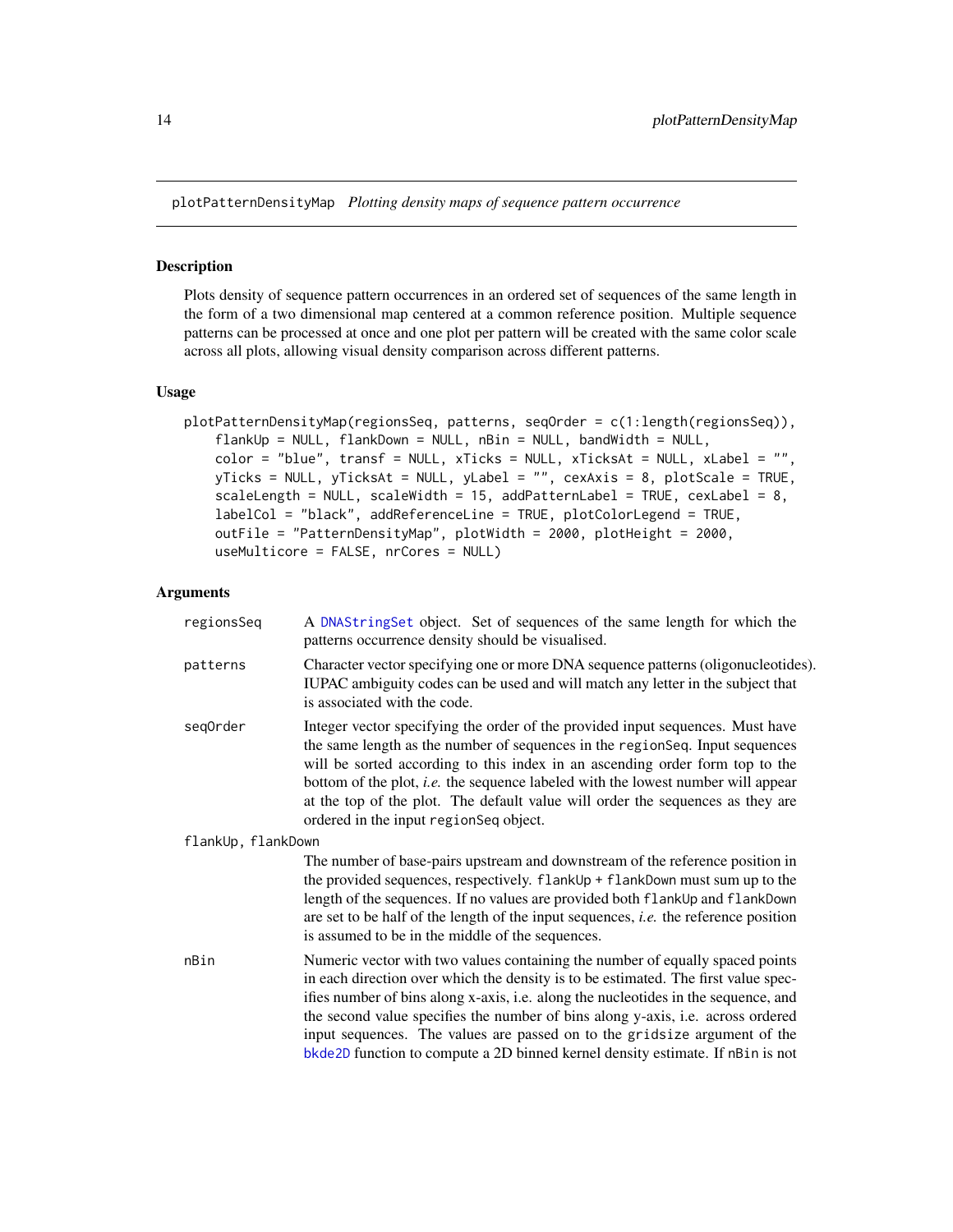specified it will default to  $c(n, m)$ , where n is the number of input sequences and m is the length of sequences.

- <span id="page-14-0"></span>bandWidth Numeric vector of length 2, containing the bandwidth to be used in each coordinate direction. The first value specifies the bandwidth along the x-axis, *i.e.* along the nucleotides in the sequence, and the second value specifies the bandwidth along y-axis, *i.e.* across ordered input sequences. The values are passed on to the bandwidth argument of the [bkde2D](#page-0-0) function to compute a 2D binned kernel density estimate and are used as standard deviation of the bivariate Gaussian kernel. If bandWidth is not specified it will default to c(3,3).
- color Character specifying the color palette for the density plot. One of the following color palettes can be specified: "blue", "brown", "cyan", "gold", "gray", "green", "pink", "purple", "red". Please refer to the vignette for the appearance of these palettes.
- transf The function mapping the density scale to the color scale. See Details.
- xTicks Character vector of labels to be placed at the tick-marks on x-axis. The default NULL value produces five tick-marks: one at the reference point and two equally spaced tick-marks both upstream and downstream of the reference point.
- xTicksAt Numeric vector of positions of the tick-marks on the x-axis. The values can range from 1 (the position of the first base-pair in the sequence) to input sequence length. The default NULL value produces five tick-marks: one at the reference point and two equally spaced tick-marks both upstream and downstream of the reference point.
- xLabel The label for the x-axis. The default is no label, *i.e.* empty string.
- yTicks Character vector of labels to be placed at the tick-marks on y-axis. The default NULL value produces no tick-marks and labels.
- yTicksAt Numeric vector of positions of the tick-marks on the y-axis. The values can range from 1 (the position of the last sequence on the bottom of the plot) to input sequence length (the position of the first sequence on the top of the plot). The default NULL value produces no tick-marks.
- yLabel The label for the y-axis. The default is no label, *i.e.* empty string.
- cexAxis The magnification to be used for axis annotation.
- plotScale Logical, should the scale bar be plotted in the lower left corner of the plot.
- scaleLength The length of the scale bar to be plotted. Used only when plotScale = TRUE. If no value is provided, it defaults to one fifth of the input sequence length.
- scaleWidth The width of the line for the scale bar. Used only when plotScale = TRUE. addPatternLabel
- Logical, should the pattern label be written in the upper left corner of the plot.
- cexLabel The magnification to be used for pattern label.
- labelCol The color to be used for pattern label and scale bar.

# addReferenceLine

Logical, should the vertical dashed line be drawn at the reference point.

# plotColorLegend

Logical, should the color legend for the pattern density be plotted. If TRUE a separate .png file named outFile."ColorLegend.png" will be created, showing mapping of pattern density values to colours.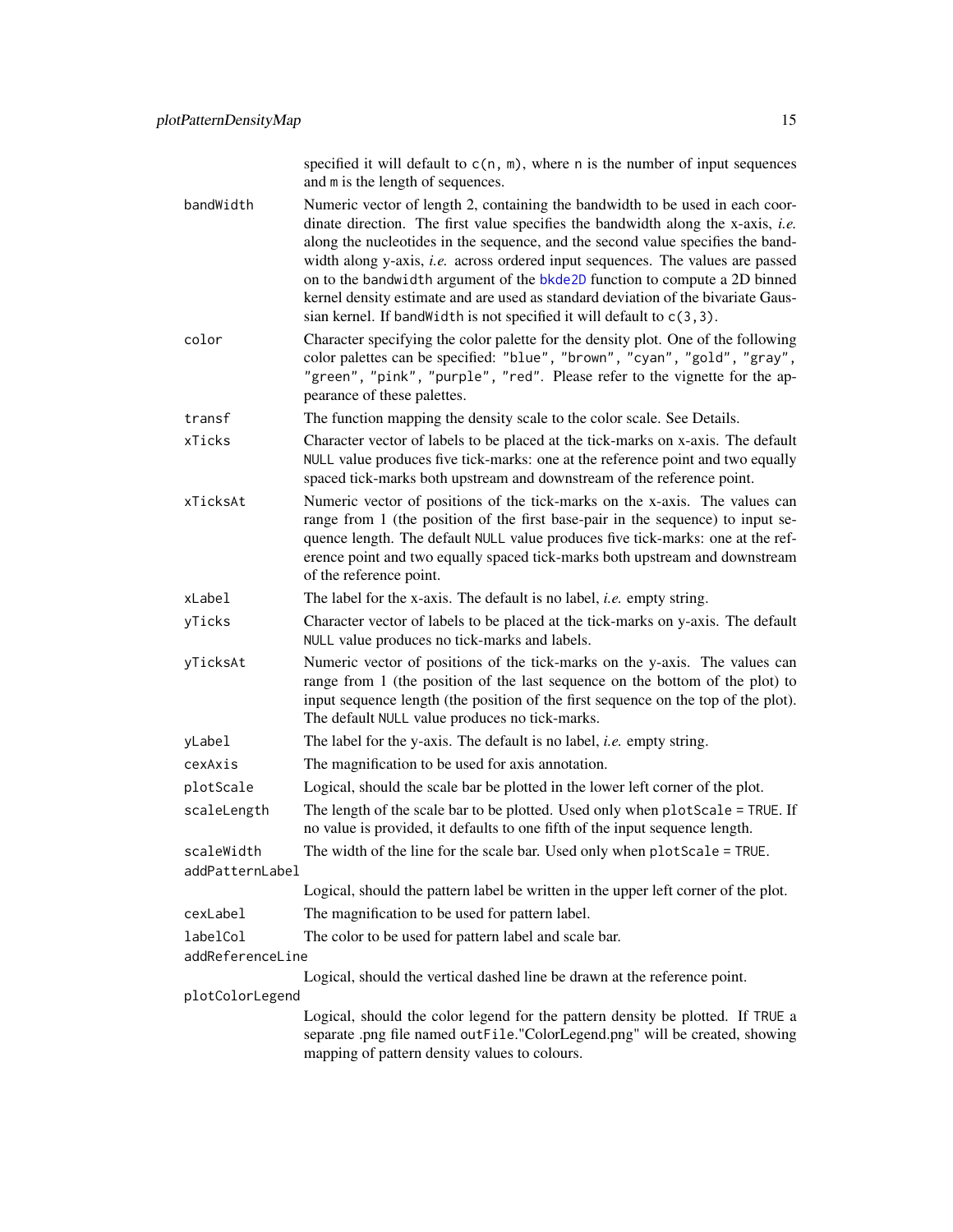<span id="page-15-0"></span>

| outFile               | Character vector specifying the base name of the output plot file. The final name<br>of the plot file for each pattern will be out File." pattern.png". |  |
|-----------------------|---------------------------------------------------------------------------------------------------------------------------------------------------------|--|
| plotWidth, plotHeight |                                                                                                                                                         |  |
|                       | Width and height of the density $plot(s)$ in pixels.                                                                                                    |  |
| useMulticore          | Logical, should multicore be used. use Multicore = TRUE is supported only on<br>Unix-like platforms.                                                    |  |
| nrCores               | Number of cores to use when useMulticore = TRUE. Default value NULL uses<br>all detected cores.                                                         |  |

# Value

The function produces PNG files in the working directory, visualising density of patterns occurrence in the set of ordered input sequences. One file/plot per specified pattern is created.

#### Author(s)

Vanja Haberle

#### References

Haberle *et al.* (2014) Two independent transcription initiation codes overlap on vertebrate core promoters, *Nature* 507:381-385.

# See Also

[getPatternOccurrenceList](#page-1-1) [plotMotifDensityMap](#page-6-1)

#### Examples

```
library(GenomicRanges)
load(system.file("data", "zebrafishPromoters.RData", package="seqPattern"))
promoterWidth <- elementMetadata(zebrafishPromoters)$interquantileWidth
# dinucleotide patterns
plotPatternDensityMap(regionsSeq = zebrafishPromoters, patterns = c("TA", "GC"),
           seqOrder = order(promoterWidth), flankUp = 400, flankDown = 600,
           color = "blue")
# motif consensus sequence
plotPatternDensityMap(regionsSeq = zebrafishPromoters, patterns = "TATAWAWR",
           seqOrder = order(promoterWidth), flankUp = 400, flankDown = 600,
           color = "cyan")
```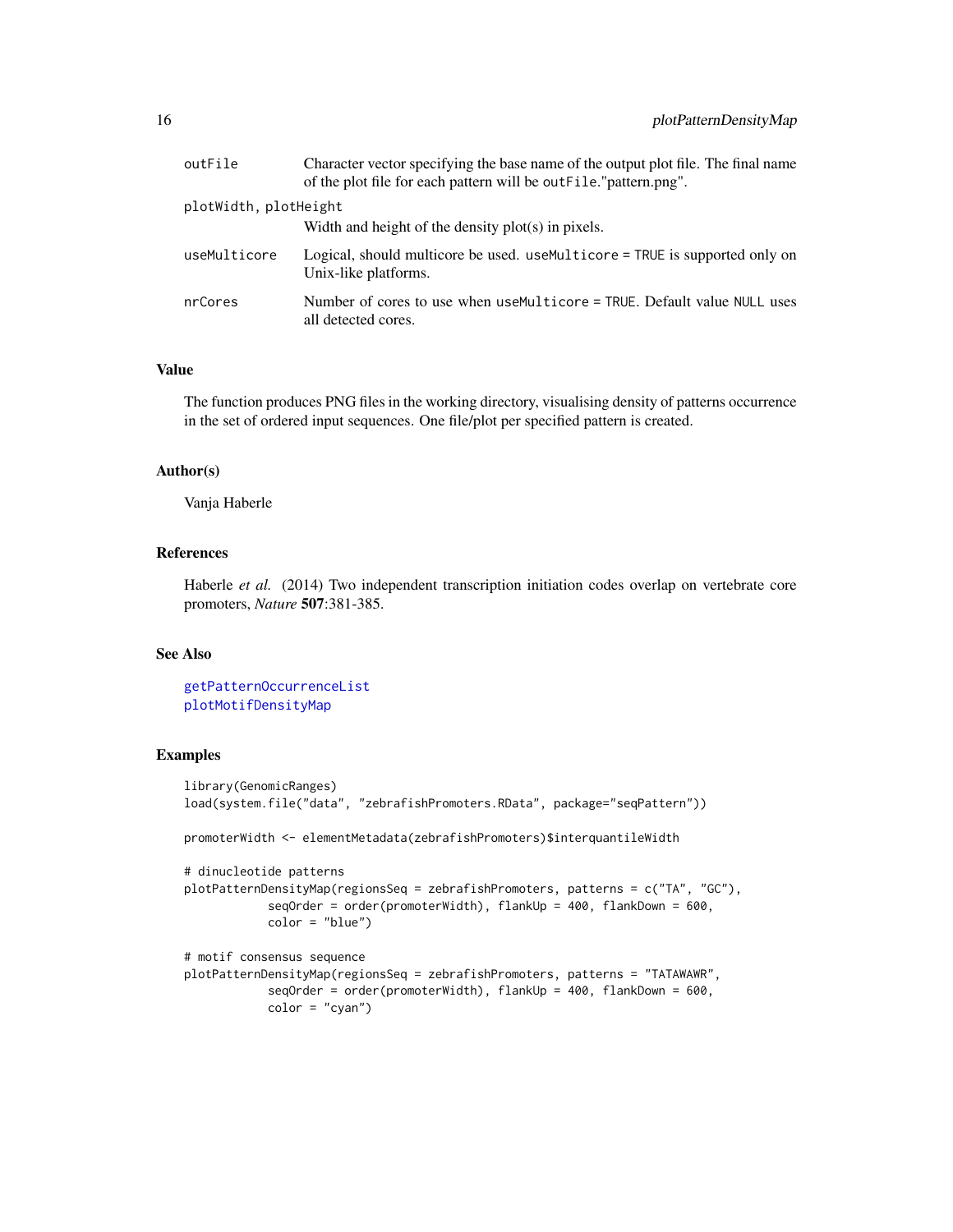<span id="page-16-0"></span>plotPatternOccurrenceAverage

*Plotting average profile of sequence pattern occurrence*

# Description

Plots average profile of sequence pattern occurrence for a set of input sequences of the same length. Multiple sequence patterns can be processed at once and visualised in the same plot, allowing comparison across different patterns.

#### Usage

```
plotPatternOccurrenceAverage(regionsSeq, patterns, flankUp = NULL,
    flankDown = NULL, smoothingWindow = 1, color = rainbow(length(patterns)),
    xLabel = "Distance to reference point (bp)", yLabel = "Relative frequency",
    cexAxis = 1, addReferenceLine = TRUE, plotLegend = TRUE, cexLegend = 1,
    useMulticore = FALSE, nrCores = NULL, add = FALSE, ...)
```

| regionsSeq         | A DNAStringSet object. Set of sequences of the same length for which the<br>patterns occurrence profile should be visualised.                                                                                                                                                                                                                                                                     |
|--------------------|---------------------------------------------------------------------------------------------------------------------------------------------------------------------------------------------------------------------------------------------------------------------------------------------------------------------------------------------------------------------------------------------------|
| patterns           | Character vector specifying one or more DNA sequence patterns (oligonucleotides).<br>IUPAC ambiguity codes can be used and will match any letter in the subject that<br>is associated with the code.                                                                                                                                                                                              |
| flankUp, flankDown |                                                                                                                                                                                                                                                                                                                                                                                                   |
|                    | The number of base-pairs upstream and downstream of the reference position in<br>the provided sequences, respectively. flankUp + flankDown must sum up to the<br>length of the sequences. If no values are provided both flankUp and flankDown<br>are set to be half of the length of the input sequences, <i>i.e.</i> the reference position<br>is assumed to be in the middle of the sequences. |
| smoothingWindow    |                                                                                                                                                                                                                                                                                                                                                                                                   |
|                    | Integer specifying the size of a window (in base-pairs) to be used for smoothing<br>the signal. Default value of 1 corresponds to no smoothing.                                                                                                                                                                                                                                                   |
| color              | A vector of values specifying the colors for plotting. Number of colors must<br>match the number of patterns that should be plotted.                                                                                                                                                                                                                                                              |
| xLabel, yLabel     | Character strings for x and y axis labels, respectively.                                                                                                                                                                                                                                                                                                                                          |
| cexAxis            | The magnification to be used for axis annotation relative to the current setting<br>of cex.                                                                                                                                                                                                                                                                                                       |
| addReferenceLine   |                                                                                                                                                                                                                                                                                                                                                                                                   |
|                    | Logical, should the vertical dashed line be drawn at the reference point.                                                                                                                                                                                                                                                                                                                         |
| plotLegend         | Logical, should the legend be plotted at the top.                                                                                                                                                                                                                                                                                                                                                 |
| cexLegend          | The magnification to be used for legend relative to the current setting of cex.                                                                                                                                                                                                                                                                                                                   |
| useMulticore       | Logical, should multicore be used. useMulticore = TRUE is supported only on<br>Unix-like platforms.                                                                                                                                                                                                                                                                                               |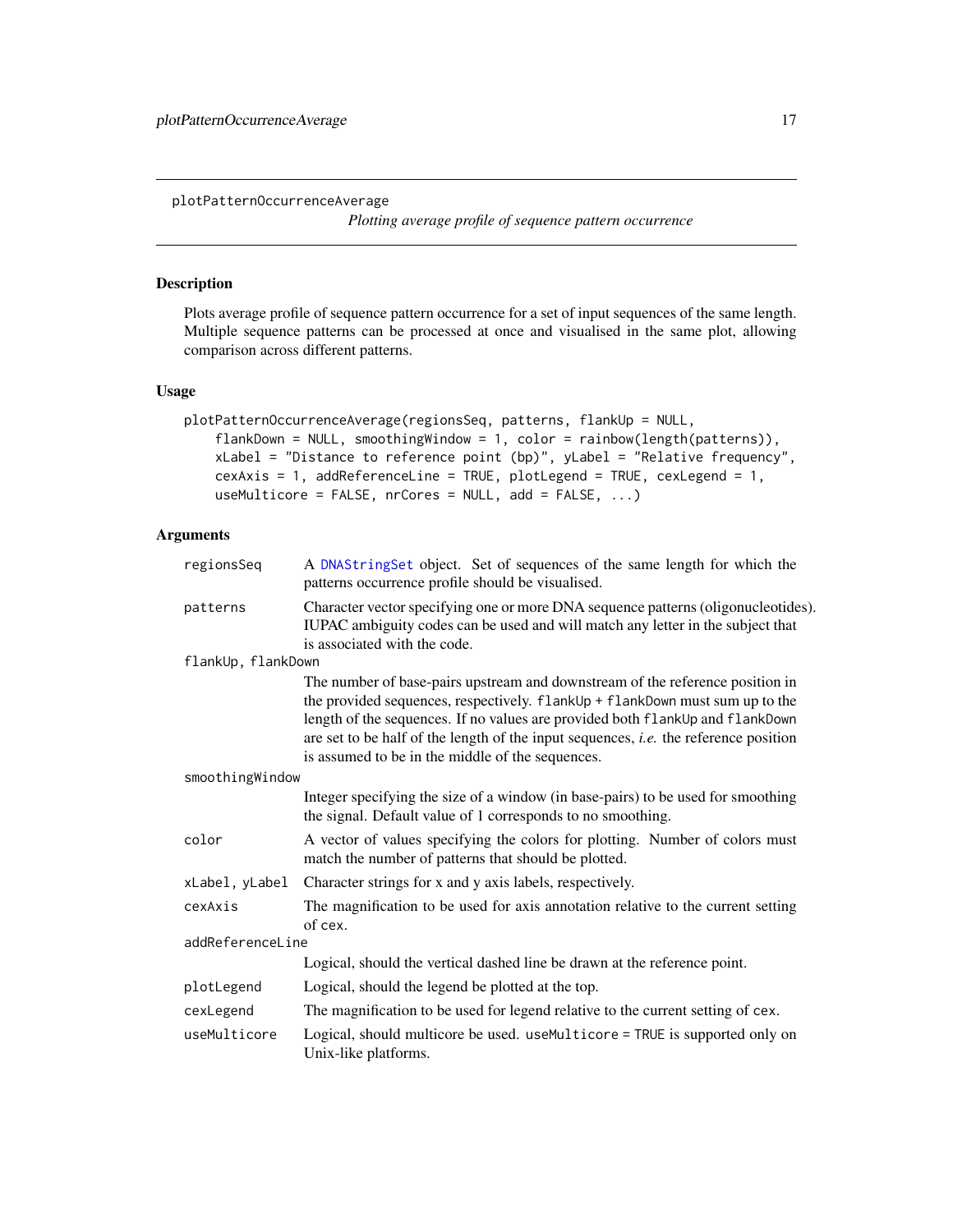<span id="page-17-0"></span>

| nrCores                 | Number of cores to use when useMulticore = TRUE. Default value NULL uses<br>all detected cores. |
|-------------------------|-------------------------------------------------------------------------------------------------|
| add                     | Logical, should the pattern occurrence profiles be added to the existing plot.                  |
| $\cdot$ $\cdot$ $\cdot$ | Further arguments to be passed to plot() or lines() methods, such as lty,<br>etc.               |

# Value

The function finds all hits matching the specified patterns in the set of input sequences and plots one average profile per pattern reflecting the occurrence of patterns across sequences.

#### Author(s)

Vanja Haberle

# See Also

[getPatternOccurrenceList](#page-1-1) [plotPatternDensityMap](#page-13-1)

### Examples

```
load(system.file("data", "zebrafishPromoters.RData", package="seqPattern"))
# dinucleotide patterns
plotPatternOccurrenceAverage(regionsSeq = zebrafishPromoters, patterns = c("AT",
            "TA", "CG", "GC"), flankUp = 400, flankDown = 600, smoothingWindow =3, color = c("gold", "darkred", "forestgreen", "navy"))
# motif consensus sequence
plotPatternOccurrenceAverage(regionsSeq = zebrafishPromoters, patterns =
            "TATAWAWR", flankUp = 400, flankDown = 600, smoothingWindow = 3,
           color = "gray")
```
TBPpwm *Position-weight matrix for TATA-box binding protein motif*

#### Description

This is a [matrix](#page-0-0) object representing a position-weight matrix (PWM) for TATA-box binding protein motif. The scores in the matrix correspond to log2 ratio between probability of observing base b (rows) at position i (columns) and background probability of base b. This PWM has been derived using position frequency matrix from Jaspar database. It is intended to be used as an input data in running examples from [seqPattern](#page-1-2) package help pages.

#### Usage

data(TBPpwm)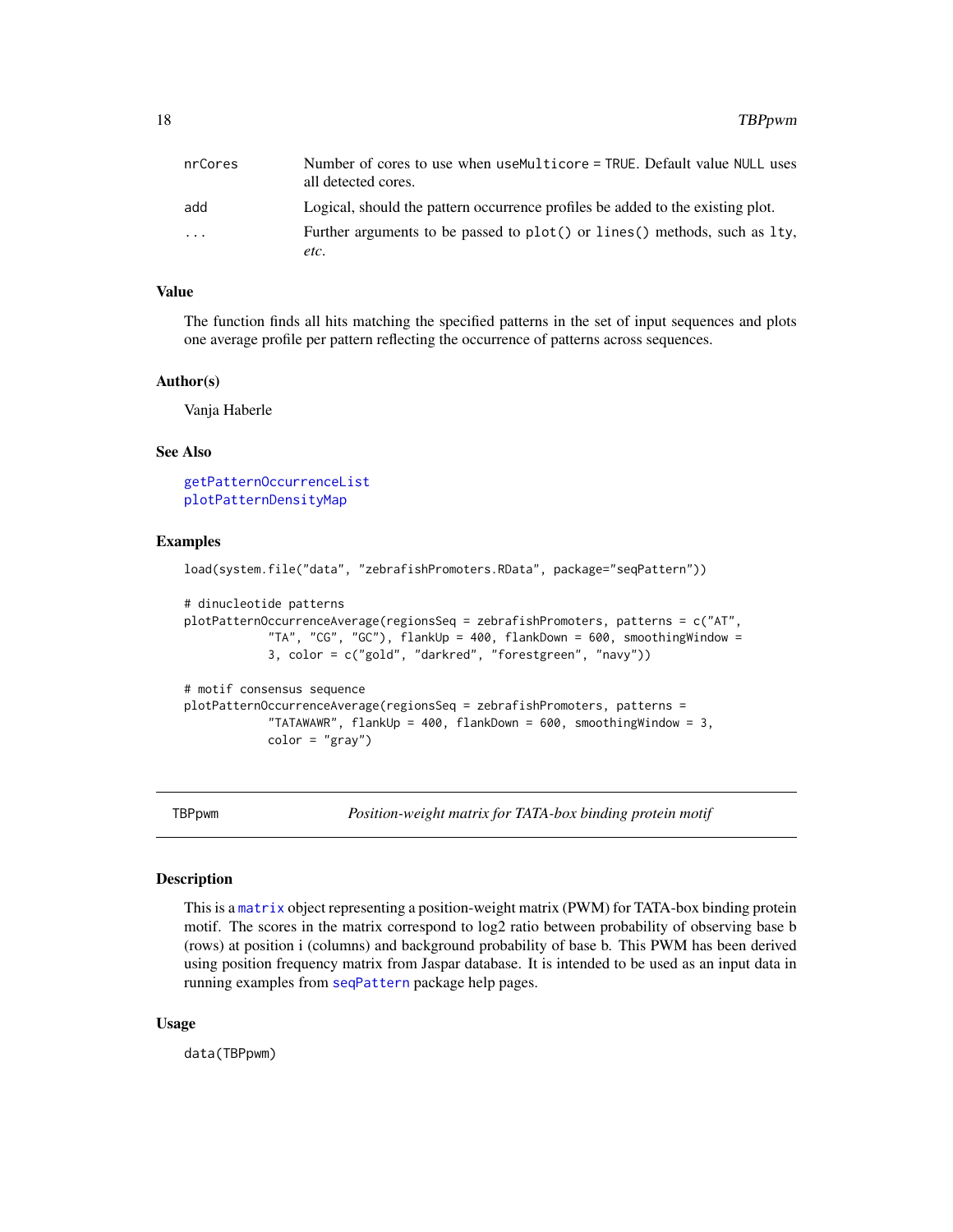<span id="page-18-0"></span>zebrafishPromoters 19

# Format

A [matrix](#page-0-0) object

# Value

A [matrix](#page-0-0) object

zebrafishPromoters *Zebrafish promoters sequences*

# Description

This is a [DNAStringSet](#page-0-0) object that contains sequence of 1000 randomly selected promoters active in 24 hpf zebrafish *Danio rerio* embryos. The data is taken from Nepal *et al.* Genome Research 2013, and represents regions flanking 400 bp upstream and 600 bp downstream of the dominant TSS detected by Cap analysis of gene expression (CAGE). It is intended to be used as an input data in running examples from [seqPattern](#page-1-2) package help pages.

#### Usage

```
data(zebrafishPromoters)
```
# Format

A [DNAStringSet](#page-0-0) object

# Value

A [DNAStringSet](#page-0-0) object

# References

Nepal *et al.* (2013) Dynamic regulation of the transcription initiation landscape at single nucleotide resolution during vertebrate embryogenesis, *Genome Research* 23(11):1938-1950.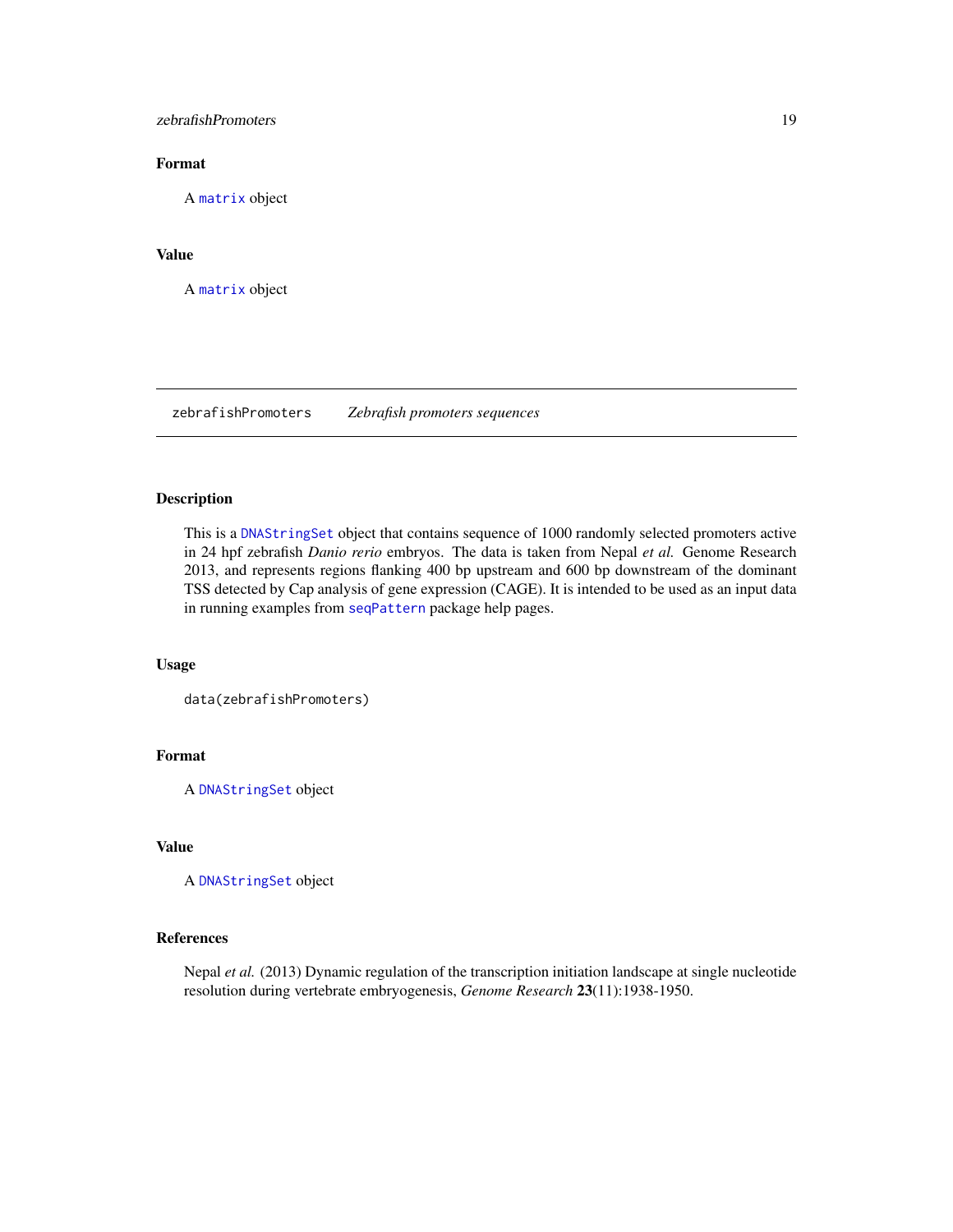<span id="page-19-0"></span>zebrafishPromoters24h *Zebrafish promoters genomic coordinates*

# Description

This is a data. frame object that contains genomic coordinates of 12078 promoters active in zebrafish *Danio rerio* embryos at 24 hours past fertilisation. For each promoter additional information is provided, including position of the dominant (most frequently used) TSS position, number of CAGE tags per million supporting that promoter and the interquantile width of the promoter (width of the central region containing >= 80% of the CAGE tags). The data is taken from Nepal *et al.* Genome Research 2013, and it is intended to be used for running examples from [seqPattern](#page-1-2) package vignette.

#### Usage

```
data(zebrafishPromoters24h)
```
#### Format

A [data.frame](#page-0-0) object

# Value

A [data.frame](#page-0-0) object

#### References

Nepal *et al.* (2013) Dynamic regulation of the transcription initiation landscape at single nucleotide resolution during vertebrate embryogenesis, *Genome Research* 23(11):1938-1950.